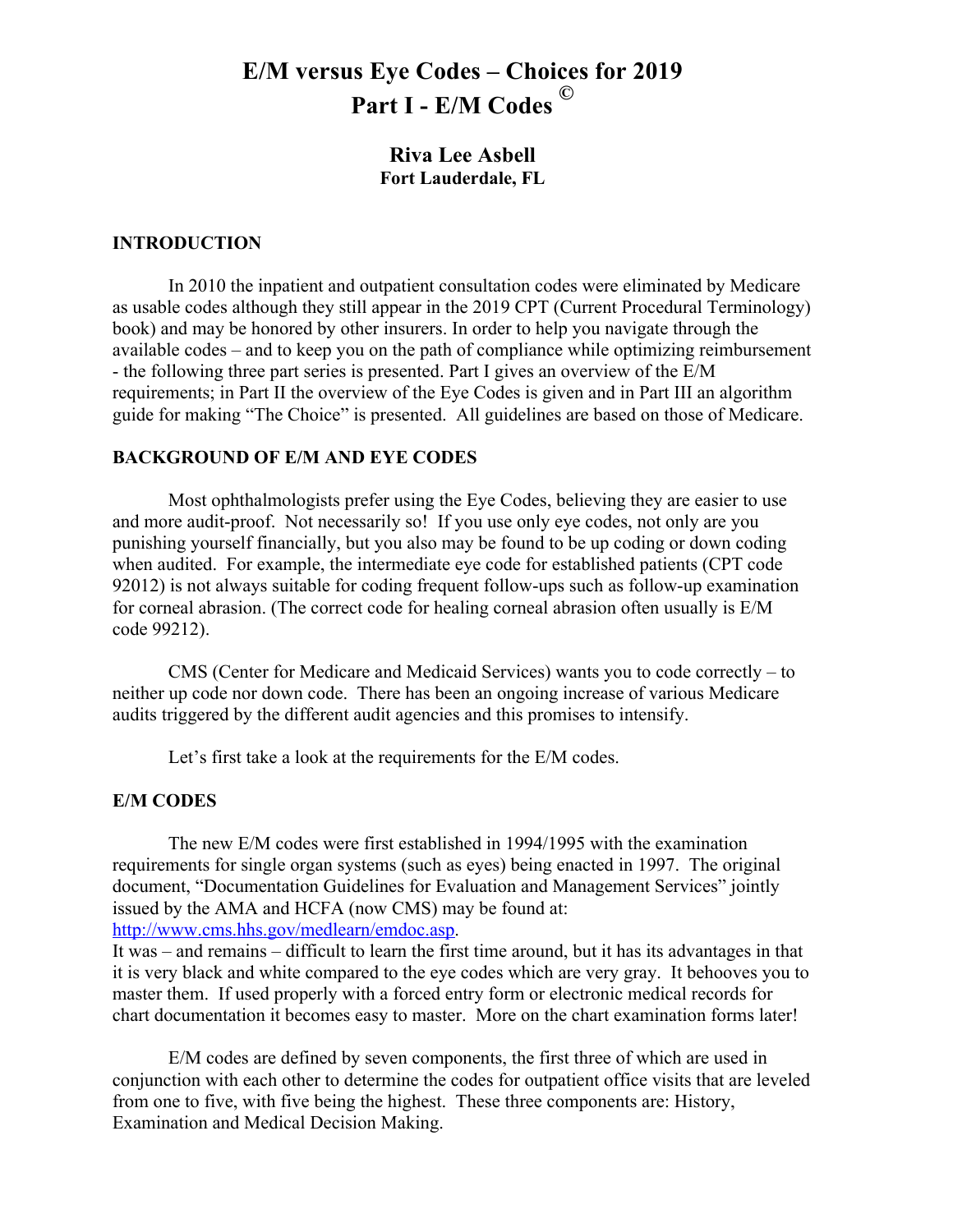### **History – The First Key Component**

The First Key Component, History, is organized with four component parts – three of which contain the term "history", thus abetting the confusion. They are: Chief Complaint, History of the Present Illness, ROS (Review of Systems) and PFSH (Past History, Family History, and Social History). If you think of it as a corporate chart— with History-The First Key Component being Chairperson of the Board and the four components as Vice-presidents — you will understand it better. [A training CD with Power Point Presentation is available for purchase on my website]

*Chief Complaint (CC).* The chief complaint is the **reason for the encounter**, and as such may be in the patient's words or may be the history taker's documentation of the dialogue. This varies significantly from what physicians are taught in medical school, namely, that the chief complaint must be in the patient's own words.

Medicare does **not** cover services performed for annual checkups, routine visits, screenings, refractions or eyeglasses. If your chart note states that the patient's reason for coming in today is any of the following - "glasses aren't good", "routine checkup", "annual check" or "no real complaints" – then that automatically makes the service non covered - one that the patient must pay for and for which the practice may not bill Medicare. If you selfaudited last week's charts would you pass or would you be refunding money to Medicare?

The CC may be performed by ancillary personnel, or by the physician if combined with the HPI as described next.

*History of the Present Illness (HPI)*. The HPI is composed of 8 elements that I commonly refer to as the brain-killers. They are: location, duration, timing, quality, context, severity, modifying factors, associated signs and symptoms.

The HPI is leveled into Brief and Extended, Brief having 1-3 elements described and Extensive having 4+ elements described. Why is this so important?

In order for a new patient encounter to ultimately qualify as an E/M level 4 or 5 for the History portion, you must have an extended  $HPI - 4$  or more elements must be qualitatively described. If you only describe 3 elements then the entire encounter drops to a level 2 and for a new patient, for example, you will have lost \$89.38/\$132.27 respectively on a national average.

You must address the 8 elements and cannot repeat the same ones for credit. For example, with a complaint of blurry vision you cannot count both occasional tearing and itching as two additional elements. They both are examples of associated signs and symptoms. The information in the CC and HPI may be combined as long as the HPI is performed by the physician.

Here is a bad example turned into a good example:

CC: Patient complaining of red eye with associated pain in the right eye. This example serves as the CC only.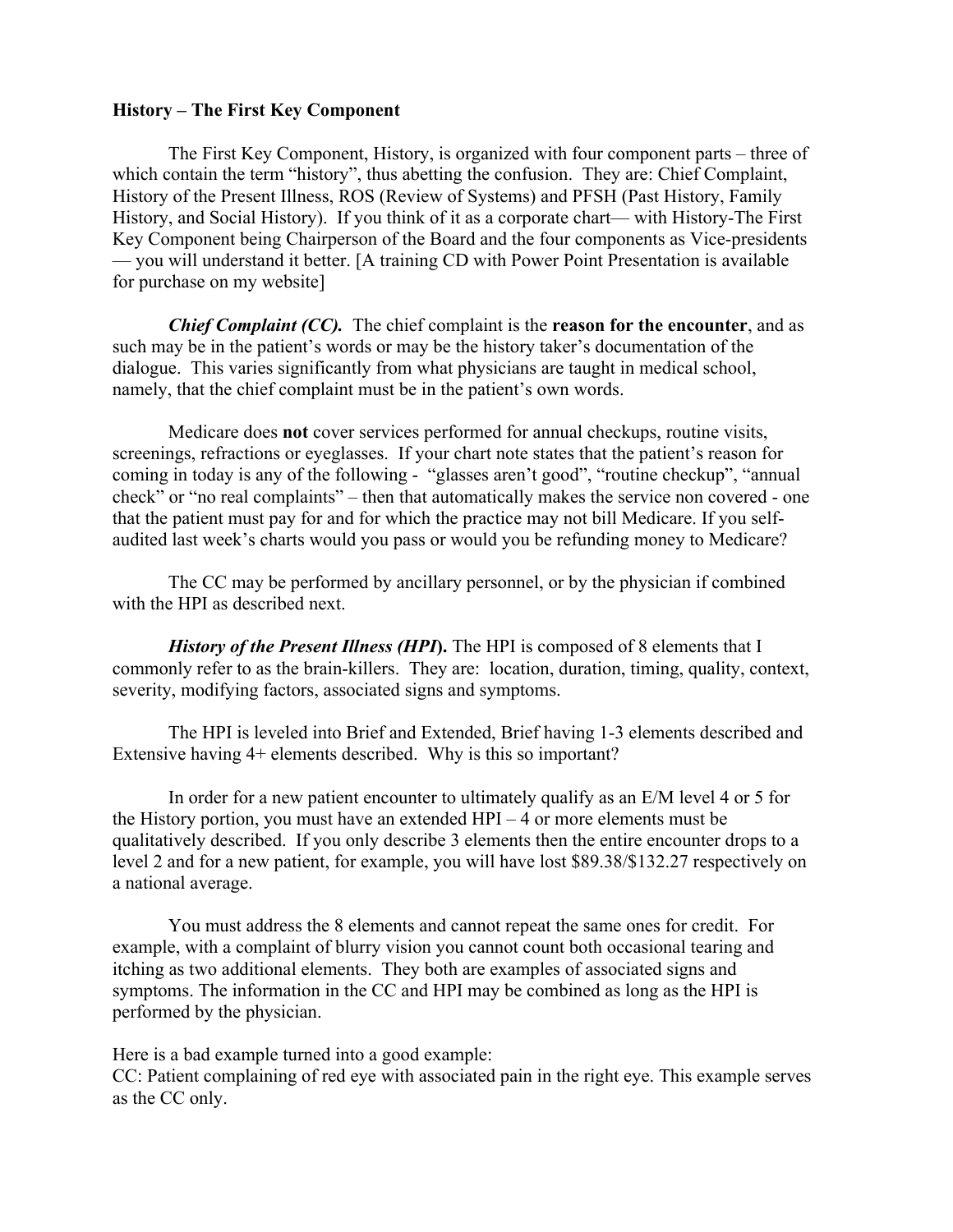CC: Patient complaining of pain and redness in the right eye x 1 day. Sudden onset. Very severe. Also has nausea and abdominal pains. This example combines the CC and HPI.

Note: The HPI **must be performed by the physician or non physician practitioner (NPP).** An HPI performed by ancillary personnel **cannot be counted** and would render the encounter non-billable.

*Review of Systems (ROS) and Past, Family, Social History (PFSH).* The ROS and PFSH are basically inventories – you are taking an inventory of organ systems in the ROS and of the various pertinent occurrences in PFSH. It's pretty much the same as taking inventory of your closet or an art collection.

The systems are: Constitutional; Eyes; Ears, Nose, Mouth, Throat; Cardiovascular; Respiratory; Gastrointestinal; Genitourinary; Musculoskeletal; Integumentary (skin and/or breast); Neurological; Psychiatric; Endocrine; Hematologic/Lymphatic; and Allergic/Immunologic.

**In order to be compliant with the proper chart documentation according to the 1997 guidelines (the ones we use in ophthalmology) you must note whether** *each* **system has been inventoried and whether or not it is normal or abnormal. If there is a problem, then that problem must be described.**

Chart documentation problems occur when the history taker **fails to note normal or abnormal for each system** and only notes the abnormalities. Most EMRs are noncompliant in this regard. An entry of "denies x" is not sufficient.

One of the biggest problems I have encountered is when the practice's history form uses disease entities, rather than organ systems. Thyroid and diabetes both belong in endocrine and cancer is not an organ system at all!

For the PFSH you must ask one question for each category in order for that category to be considered inventoried.

Both the ROS and PFSH are leveled. To bill the higher level codes (Levels 4 and 5) you must inventory 10 or more organ systems for the ROS and each of the three categories in the HPI. *See Figures 3 and 4 for numerical requirements.*

### **Examination – The Second Key Component**

**T**he Examination requirements are shown in Figure 1. Each bullet identifies an element that must be **performed by the physician** if that element is to be counted toward the level of the examination. No substitutions allowed – you cannot take elements from other single organ systems and count them as eye examination elements. **There are 14 elements, each identified by a bullet**. At the highest levels all 14 have to be performed and I advise documenting **both** in Neurologic/Psychiatric.. The 12 elements under eye are in a box with a shaded border and the two elements in Neurologic/Psychiatric are in a box with an unshaded border.

Furthermore, the **physician or NPP** who must perform any element that is being counted toward the level of the examination for billing purposes.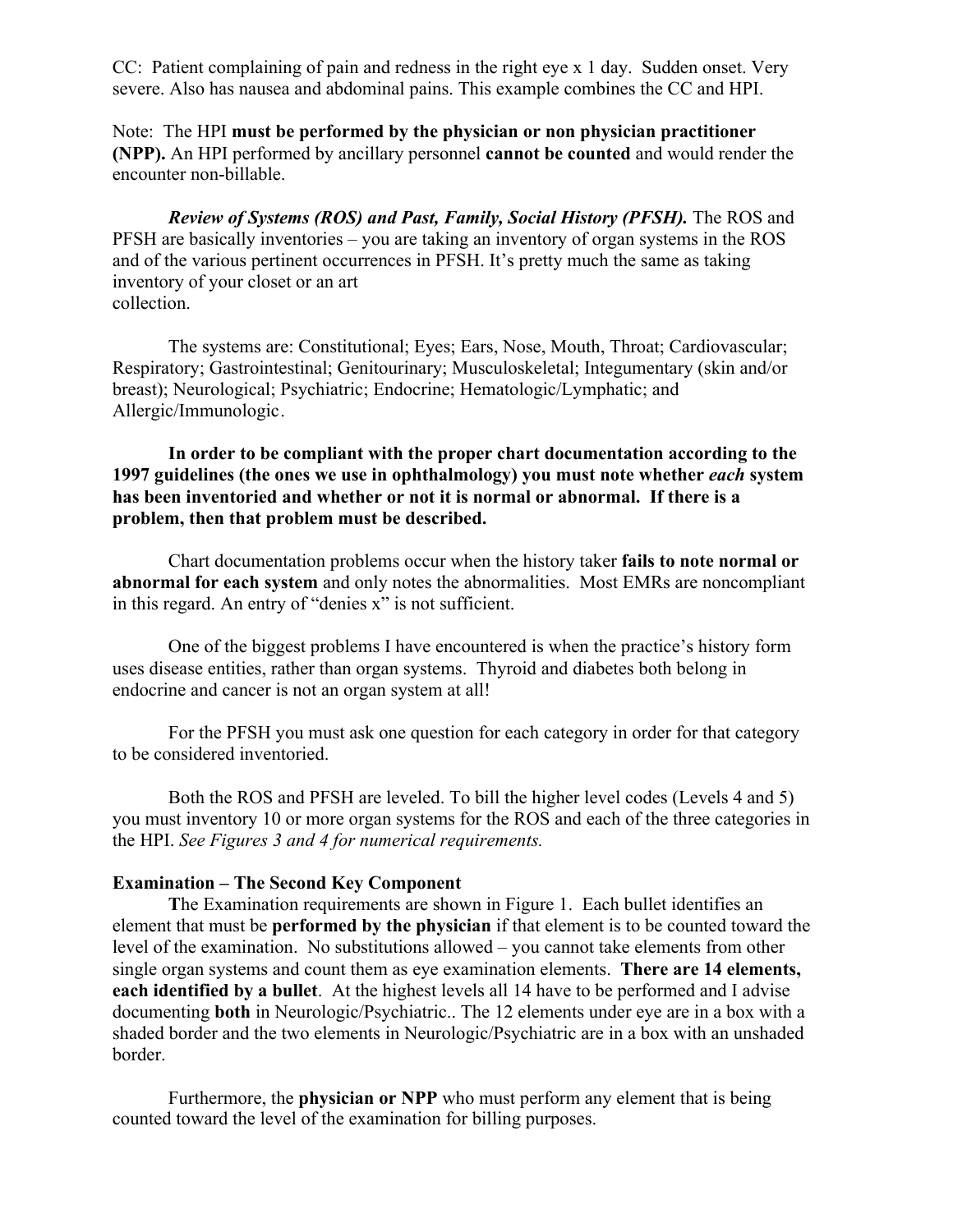At the bottom of the chart (Fig. 1) you will find the leveling of the examination based on the number of elements performed and documented.

Here are some of the documentation problems I frequently encounter when auditing:

- Confrontation visual fields not addressed; if not done state the reason
- Primary gaze alignment is not "versions full" you must address the primary gaze measurement
- No reason given when IOP not measured<br>• Punils not dilated and the two elements (o
- Pupils not dilated and the two elements (optic nerve and posterior segment) still being counted toward the level of the exam – with no explanation why. It has to be a medical contraindication – not that it's a sunny day!
- Neurological/Psychiatric elements missing or only one is documented, so when auditing I have no way of knowing if the second one was performed– that is why I advise documenting both
- Dilating drops not on chart
- Failure to check off normal findings for each eye, particularly when there is a problem in the other eye
- Failure to *describe* the abnormality<br>• Failure to perform all 14 elements b
- Failure to perform all 14 elements by *subspecialists* who feel they are entitled to bill higher level because of subspecialty training. This is especially true in retina and plastics. In retina, you cannot double dip and count an extended ophthalmoscopy as the basic elements of optic disc and posterior segment and also as the separate diagnostic test, extended ophthalmoscopy.

## **Medical Decision Making – The Third Key Component**

Medical Decision Making is the most difficult of the three key components in E/M coding to master, mainly because it is less quantitative than the other two key components - History and Examination. **In its simplest form Medical Decision Making is one of four adjectives – straightforward, low, moderate and high.** It is rather intuitive – acute glaucoma is best described as high where as conjunctivitis is best described as low.

These are the four categories of Medical Decision Making: Straightforward, Low Complexity, Moderate Complexity and High Complexity. The complex method used for determining the level of Medical Decision Making is given below and used by Medicare as is the basis for audit guidelines. The selection of the proper category for the encounter you are coding is calculated using Tables A, B and C (Figure 2).

The two tasks that seem the most troublesome for ophthalmologists are defining chronic illnesses and deciding the level of surgery. Let's look at chronic illnesses first.

*Chronic Illness selection.* The chronic illnesses should be the *current ones that are being treated by the ophthalmologist*, such as glaucoma, cataracts, and recurrent corneal erosion. *Incidental problems should not be counted just to enhance the level of risk.* The level is also influenced by the state of the illness - whether it is stable, improving, or worsening. A subconjunctival hemorrhage is considered minimal risk;  $a + 3$  nuclear sclerosis that is causing Activities of Daily Living difficulties, with a decision made to schedule surgery on that visit, would be moderate risk. A stable glaucoma would be low risk; a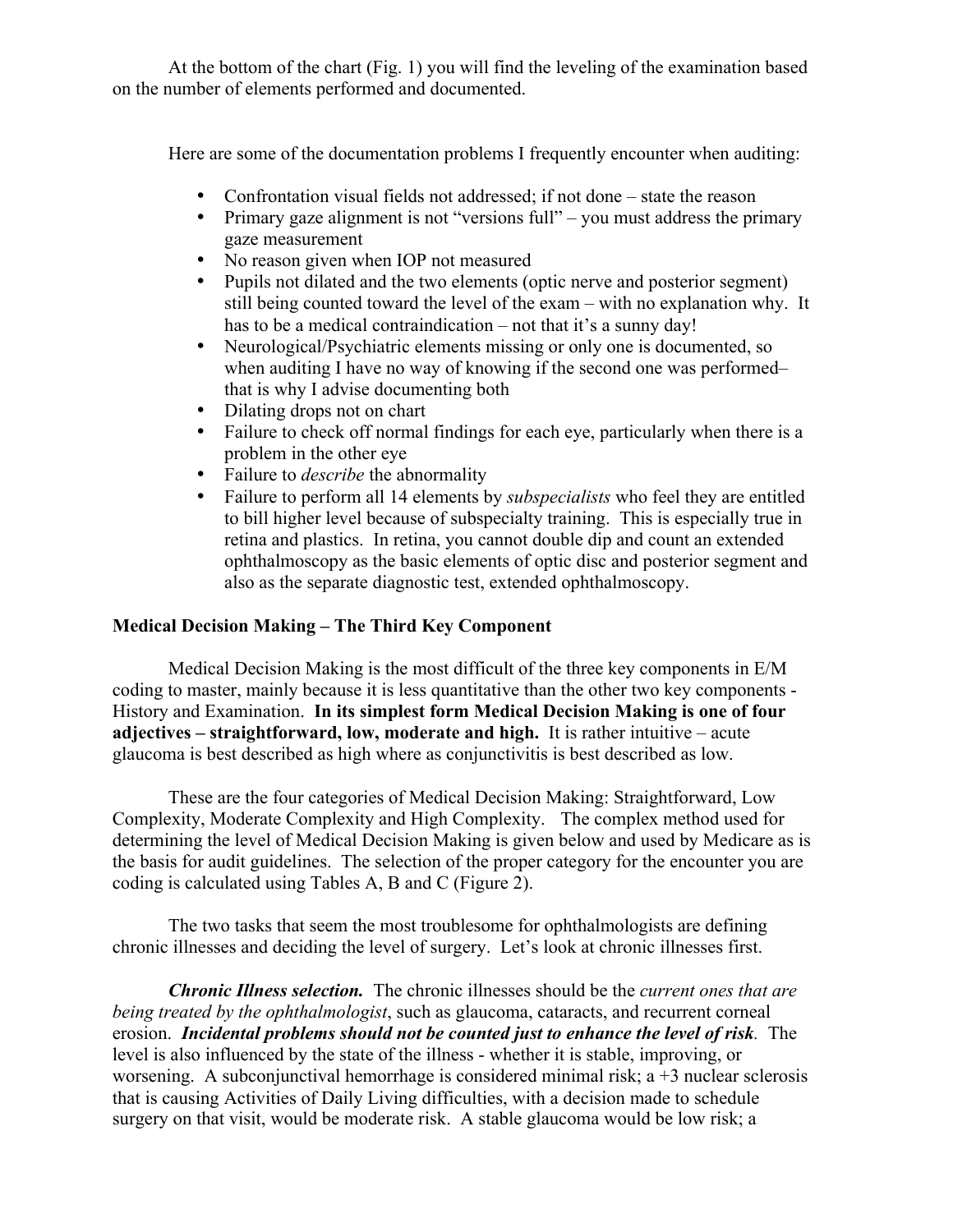glaucoma that is not in control and requires change of medicine would be moderate risk. A patient presenting with acute glaucoma is considered high risk.

*Level of Surgery selection.* When minor or major surgery is selected as the management option there are four different types: two for minor and two for major. They are: Minor Surgery with no identified risk factors; Minor Surgery with identified risk factors; Major Surgery with no identified risk factors; Major Surgery with identified risk factors. The fifth classification is Emergency Major Surgery and is always considered High Risk.

What is meant by "risk factors" is not what a risk management agent would define as such. The intended meaning is there is the likelihood or probability that a complication or unfavorable outcome would occur with *that* given surgery in *that* given patient. You are coding for the office visit, not the surgery.

Do not to be confused with the fact that there are "risks" inherent in all surgery. Rather, this is the likelihood that *this* patient has a greater chance than average of not doing well. Thus, a patient with a standard cataract who is scheduled for surgery would fall into the moderate risk category (elective major surgery with no identified risk factors) whereas a patient who previously lost an eye secondary to an expulsive hemorrhage during cataract surgery, and who also has had glaucoma surgery in the remaining eye complicated by a severe chronic uveitis would be in the high risk category (elective major surgery with identified risk factors) when that patient is scheduled to have the second eye operated upon.

When selecting the level of risk – think outcomes. What is the chance/likelihood that this patient will or will not have a good result. Keep in mind you are coding for that particular office visit.

*High Risk.* Some ophthalmologists think they never have circumstances defined as high risk whereas others firmly believe that everything they do qualifies as high risk. Obviously, neither is correct. Some clinical examples of high risk that would fit into the "Presenting Problems" category are perforating corneal ulcer and acute glaucoma. All emergency surgery (repair of ruptured globe) qualifies for the adjective "high". If the adjectives urgent and emergent apply it probably is high; however, there are not too many examples.

*Selecting the Level of Risk.* Use Figure 2 to select your level of risk. Medical Decision Making consists of three tables in the top table called The Summary Table. Two of these you will actually use: Table A —Number of Diagnoses and Treatment Options and Table C (Table of Risk). Table B, The Number of Diagnoses or Treatment Options, may only be applicable to Neuro-ophthalmology —so for the rest of you circle the column on the far left on the Summary table (Table B) and then forget it.

For Table A read the instructions (see the Tips that follow) and calculate the number of points. Totals of 4 or over would get the far right box in the row for Table A circled.

The level of risk is selected from the **Table of Risk (***See page 2 of Figure 2). It is definitely official and has been since 1997*, so ignore those seminars that say something different. The Levels of Risk (*Minimal, Low, Moderate and High*) are found in the first column to the left. The next three columns respectively are entitled: Presenting Problem(s), Diagnostic Procedure(s) Ordered and Management Option(s) Selected. Pick the box with the *highest level in any of the three columns*. The highest level is your level of risk.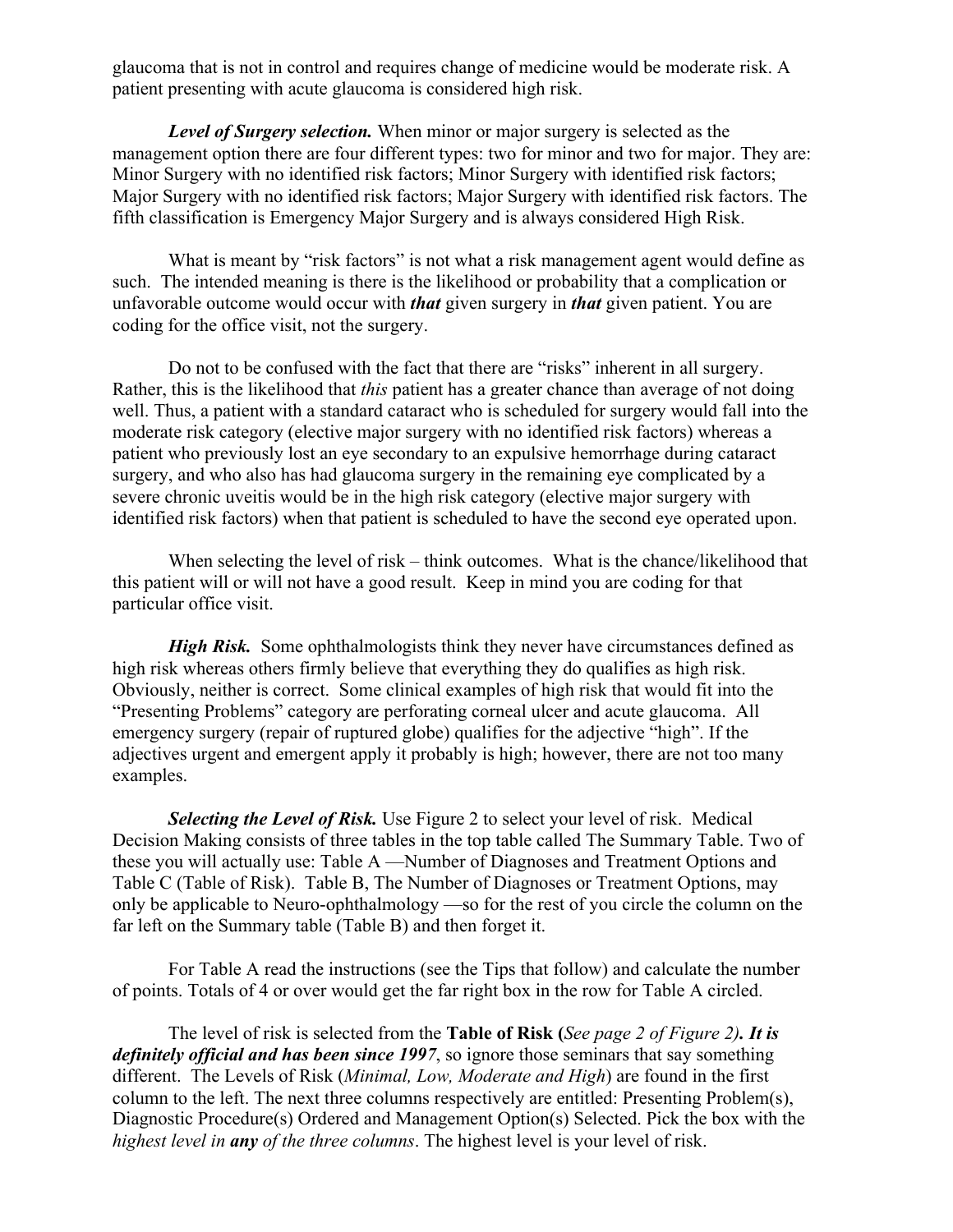Scenarios: 1) new patient with acute glaucoma would be High Risk based on the 2nd bullet point in the box adjacent to High under the Presenting Problems column; 2) established patient presenting for follow-up of early cataract with no other diagnoses would be Low Risk based on the 2nd bullet on the adjacent box to Low also under Presenting Problems column; 3) established patient presenting with new problems diagnosed as cataract with difficulty in performing ADL (activities of daily living) and is scheduled for cataract surgery would be Moderate Risk based on the 2nd bullet under the Management Option(s) Selected located across from Moderate.

Next step, for Example 1, on the Summary Table, circle "High" (Table C: the box on the 3rd row on the far right). On Table A you should have selected New Problem (to examiner); additional workup planned (4 points, Extensive) and circle in Summary Table. Both boxes are in the same column; this equals High Complexity Medical Decision Making. Transfer this to the appropriate column in Figure 3 for a new patient or Figure 4 for an established patient. Note (*see Figure 3)* for **new patients** all 3 key components have to be at the **same level** and for **established patients use only the Key Components of Examination and Medical Decision Making (***see Figure 4)* (excepting neuro-ophthalmology).

*CPT Code Selection. (Figures 3 & 4).* Always **keep medical** necessity in mind medical necessity for the **visit** and medical necessity for **each element within the visit.**

For new patients use Figure 3 and for established patients use Figure 4. **The Three Key Components** are listed in the columns to its right as designated in the top of each column. The requirements for *each* code level for *each* key component is listed under that specific E/M code. For new patients **all three Key Components must be at the same level.** If one key component is lower, then the entire level of the service drops to the lowest level. For established patients if both key components are at the same level that becomes the level; if one is lower the final level is the lower level.

*Case Examples using Figures 3 and 4.* The examples are the same clinically as described above in *Selecting the Level of Risk.* Assumption: all calculations for the Three Key Components performed as described in this paper. Figures 5, 6  $\&$  7 are filled out worksheets.

Case 1. Use Figure 3 since it is a new patient. History = Comprehensive; Examination = Comprehensive; Medical Decision Making = High; therefore, E/M code = 99205.

Case 2. Use Figure 4 since it is an established patient. Exam = Detailed [Lids/Adnexa + all elements in slit lamp + conjunctiva + optic nerve and posterior segment IOP]; Medical Decision Making  $=$  Low; therefore, E/M code  $= 99213$ .

Case 3. Use Figure 4 since it is an established patient. Exam = as above = Detailed; Medical Decision Making = Moderate; therefore, E/M code = 99214.

*See calculation examples for the above three cases using the charts at the end of the paper (Figures 5, 6 & 7). All charts except those from CMS (Figures 1 & 2) are copyrighted by Riva Lee Asbell.*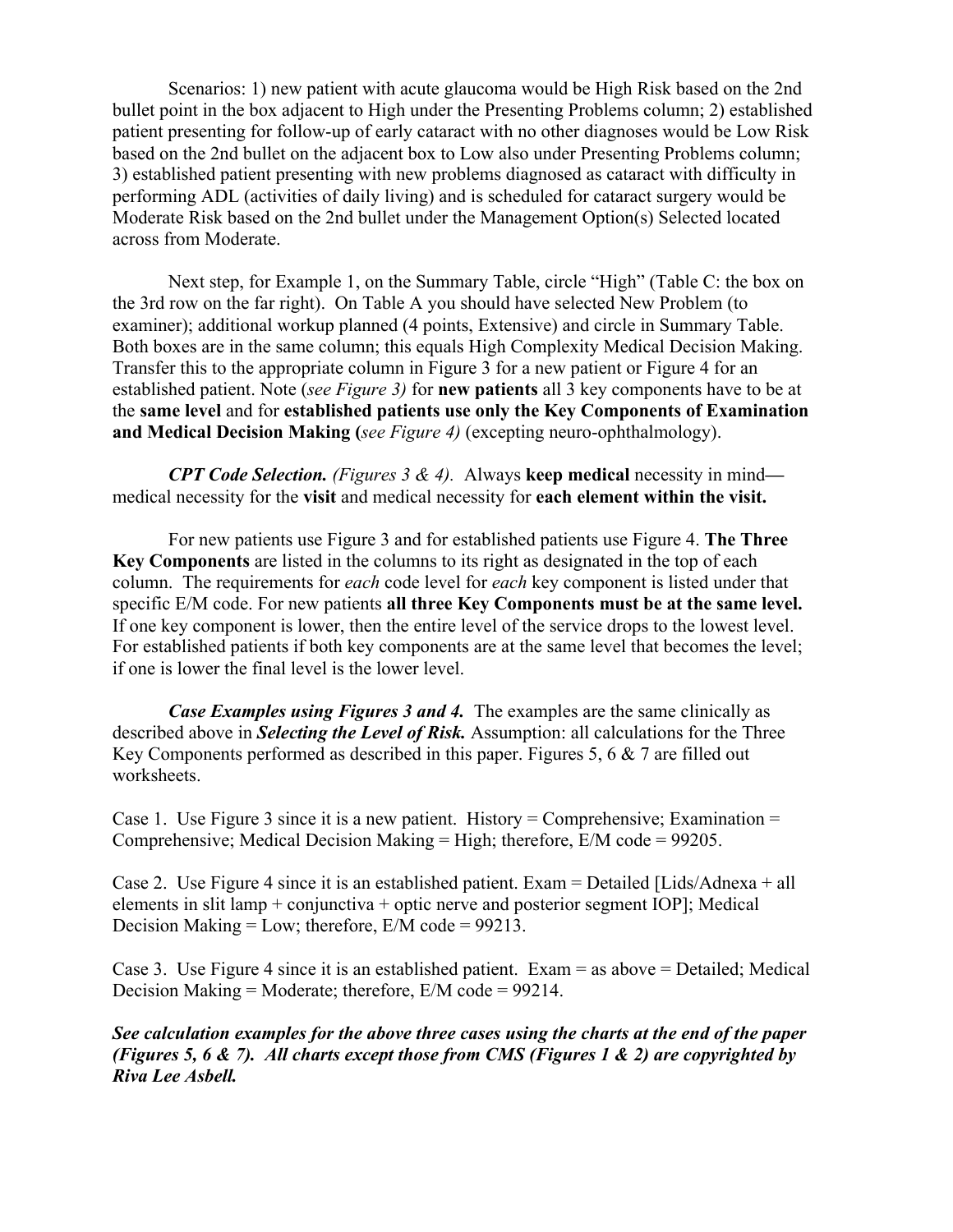## **FORCED ENTRY CHART**

The secret of facilitating proper chart documentation is a good forced entry chart and a version of my chart can be downloaded from my web site www.RivaLeeAsbell.com. When using a chart such as this, **all elements of the history and examination must be checked off as being either negative or positive/ normal or abnormal.** Do not use squiggly lines. This is the first step to electronic medical records – all of which are based on this system. It is easy and fast and enables you to access all levels of coding.

Most of you are now using EMR. **Do not set automatic "negative" or "normal" defaults** – it becomes quite obvious that this is what has transpired during an audit, leading the auditor to question the entire chart documentation and even whether the work was performed.

**Do not set automatic carry forwards of ROS/PFSH**. Notate that it was reviewed and any changes from the baseline study. This is a waste of effort and makes for unnecessary chart documentation that is especially cumbersome when printing the chart.

## **PEARLS AND PITFALLS**

• There is only one Table of Risk, and that is the generic Table of Risk to be used by all specialties. **There is no ophthalmology Table of Risk sanctioned by Medicare**. Note that the **word "referral" does not appear in the document** – you do not receive credit for referring a patient. **Barton C. McCann, MD who headed up the original 1997 E/M project for CMS (then known as HCFA) personally gave me strict instructions during a private meeting to teach this information as above.** Recent (2019) national ophthalmic society webcasts have stated that there is no official Table of Risk…there is one, and it will remain in place until these specific E/M guidelines are rescinded or modified. Some specialties, including ophthalmology, have erroneously issued revised Tables of Risk.

● Note the parenthetical comment "to the examiner" in Table A. This refers to **the examiner** and not the practice. In a group practice, if a retina subspecialist is referred a retinal detachment patient for evaluation and treatment, this is considered a new problem to the examiner.

• When coding encounters for established patients, be sure to use both Table A and Table C.

● Requesting a consultation is not an activity that can be counted under Amount and Complexity of Data.

• These audit forms are the basis for audit sheets used by Medicare – use them for your own internal self audits.

● The HPI is to be performed **only by the physician or NPP.**

● **Any examination element** that is counted in determining the level of the examination **must be performed or repeated by the physician**.

● **All 14 elements** need to be performed **and** documented, including both elements listed in the Neurologic/Psychiatric box. In the real world, there would be no way for an auditor to ascertain that both were performed unless both were present in the chart documentation. Another blooper made in other courses.

CPT codes copyrighted 2018 American Medical Association

Published in 2008 and 2010 Ophthalmology Management and Optometric Management Reviewed/Revisions March 2019.

Copyrighted 2008 Riva Lee Asbell

The original 1997 guidelines were revised in 2015 to include military service in Social History. There are no other changes since 1997.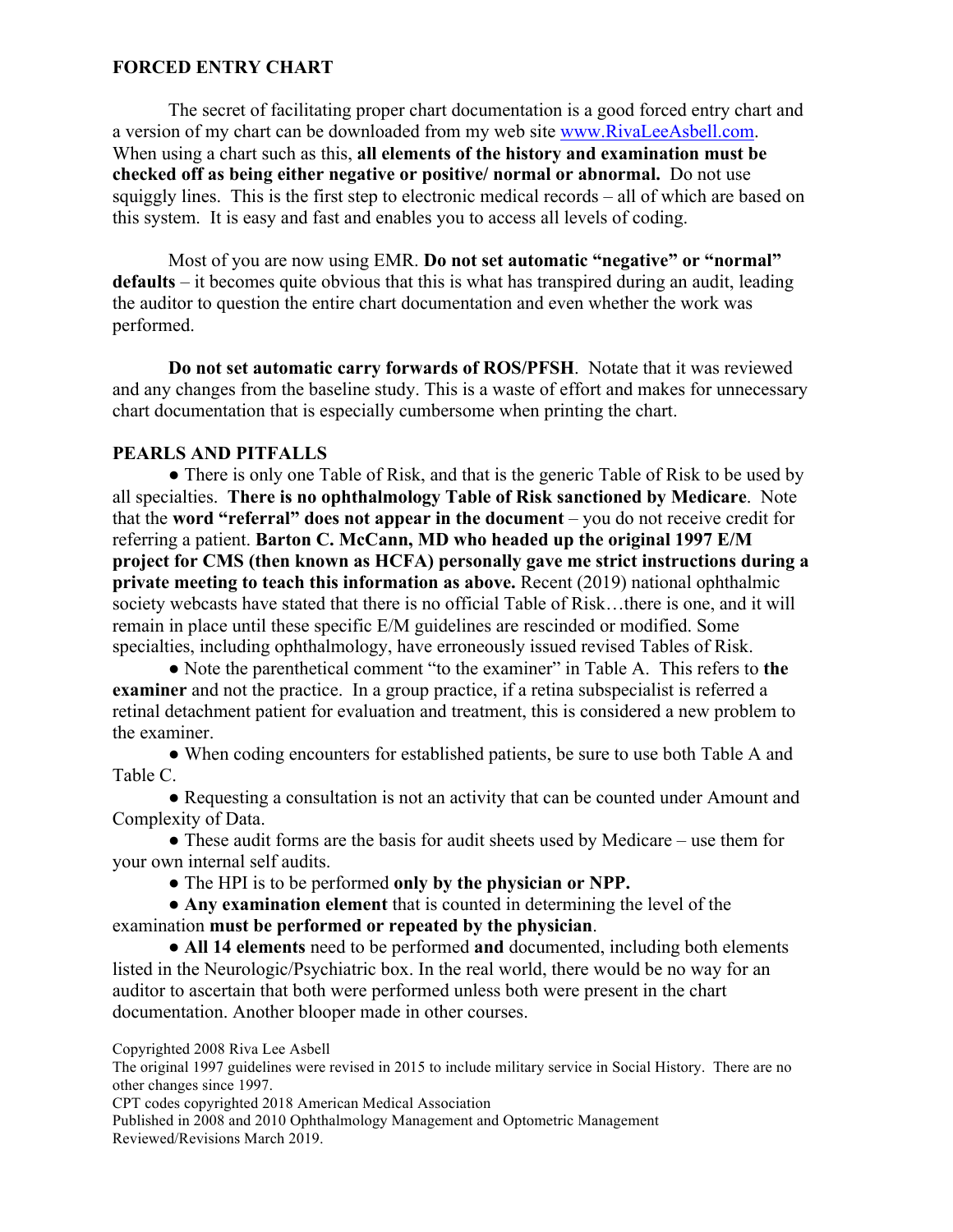**Figure 1** *Page 1*

## **EVALUATION & MANAGEMENT CODES EYE EXAMINATION**

| <b>System/Body</b>           | <b>Elements of Examination</b>                                                                                                                                                                                                                                                                                                                                                                                                                                                                                                                                                                                                                                                                                                                                                                                                                                                                                                                                         |
|------------------------------|------------------------------------------------------------------------------------------------------------------------------------------------------------------------------------------------------------------------------------------------------------------------------------------------------------------------------------------------------------------------------------------------------------------------------------------------------------------------------------------------------------------------------------------------------------------------------------------------------------------------------------------------------------------------------------------------------------------------------------------------------------------------------------------------------------------------------------------------------------------------------------------------------------------------------------------------------------------------|
| Area                         |                                                                                                                                                                                                                                                                                                                                                                                                                                                                                                                                                                                                                                                                                                                                                                                                                                                                                                                                                                        |
| Constitutional               |                                                                                                                                                                                                                                                                                                                                                                                                                                                                                                                                                                                                                                                                                                                                                                                                                                                                                                                                                                        |
| Head and Face                |                                                                                                                                                                                                                                                                                                                                                                                                                                                                                                                                                                                                                                                                                                                                                                                                                                                                                                                                                                        |
| Eyes                         | •Test visual acuity (does not include determinations of refractive error)<br>.Gross visual field testing by confrontation<br>•Test ocular motility including primary gaze alignment<br>·Inspection of bulbar and palpebral conjunctiva<br>•Examination of ocular adnexa including lids (eg, ptosis or<br>lagophthalmos), lacrimal glands, lacrimal drainage, orbits and<br>preauricular nodes<br>•Examination of pupils, irises including shape, direct and consensual<br>reaction (afferent pupil), size (eg, anisocoria) and morphology<br>•Slit lamp examination of the corneas including epithelium, stroma,<br>endothelium, and tear film<br>. Slit lamp examination of anterior chambers including depth, cells, and<br>flare<br>. Slit lamp examination of the lenses including clarity, anterior and<br>posterior capsule, cortex, and nucleus<br>•Measurement of intraocular pressures (except in children and<br>patients with trauma or infectious disease) |
|                              | Ophthalmic examination through dilated pupils (unless contraindicated)<br>of<br>• Optic discs including size, C/D ratio, appearance (eg, atrophy,<br>cupping, tumor elevation) and nerve fiber layer<br>• Posterior segments including retina and vessels (eg, exudates and<br>hemorrhages)                                                                                                                                                                                                                                                                                                                                                                                                                                                                                                                                                                                                                                                                            |
| Ears, Nose, Mouth            |                                                                                                                                                                                                                                                                                                                                                                                                                                                                                                                                                                                                                                                                                                                                                                                                                                                                                                                                                                        |
| <b>And Throat</b>            |                                                                                                                                                                                                                                                                                                                                                                                                                                                                                                                                                                                                                                                                                                                                                                                                                                                                                                                                                                        |
| <b>Neck</b>                  |                                                                                                                                                                                                                                                                                                                                                                                                                                                                                                                                                                                                                                                                                                                                                                                                                                                                                                                                                                        |
| Respiratory                  |                                                                                                                                                                                                                                                                                                                                                                                                                                                                                                                                                                                                                                                                                                                                                                                                                                                                                                                                                                        |
| Cardiovascular               |                                                                                                                                                                                                                                                                                                                                                                                                                                                                                                                                                                                                                                                                                                                                                                                                                                                                                                                                                                        |
| Chest (Breasts)              |                                                                                                                                                                                                                                                                                                                                                                                                                                                                                                                                                                                                                                                                                                                                                                                                                                                                                                                                                                        |
| Gastrointestinal             |                                                                                                                                                                                                                                                                                                                                                                                                                                                                                                                                                                                                                                                                                                                                                                                                                                                                                                                                                                        |
| (Abdomen)                    |                                                                                                                                                                                                                                                                                                                                                                                                                                                                                                                                                                                                                                                                                                                                                                                                                                                                                                                                                                        |
| Genitourinary                |                                                                                                                                                                                                                                                                                                                                                                                                                                                                                                                                                                                                                                                                                                                                                                                                                                                                                                                                                                        |
| Lymphatic                    |                                                                                                                                                                                                                                                                                                                                                                                                                                                                                                                                                                                                                                                                                                                                                                                                                                                                                                                                                                        |
| Musculoskeletal              |                                                                                                                                                                                                                                                                                                                                                                                                                                                                                                                                                                                                                                                                                                                                                                                                                                                                                                                                                                        |
| <b>Extremities</b>           |                                                                                                                                                                                                                                                                                                                                                                                                                                                                                                                                                                                                                                                                                                                                                                                                                                                                                                                                                                        |
| <b>Skin</b>                  |                                                                                                                                                                                                                                                                                                                                                                                                                                                                                                                                                                                                                                                                                                                                                                                                                                                                                                                                                                        |
| Neurological/<br>Psychiatric | Brief assessment of mental status including<br>•Orientation to time, place, and person<br>•Mood and affect (eg, depression, anxiety, agitation)                                                                                                                                                                                                                                                                                                                                                                                                                                                                                                                                                                                                                                                                                                                                                                                                                        |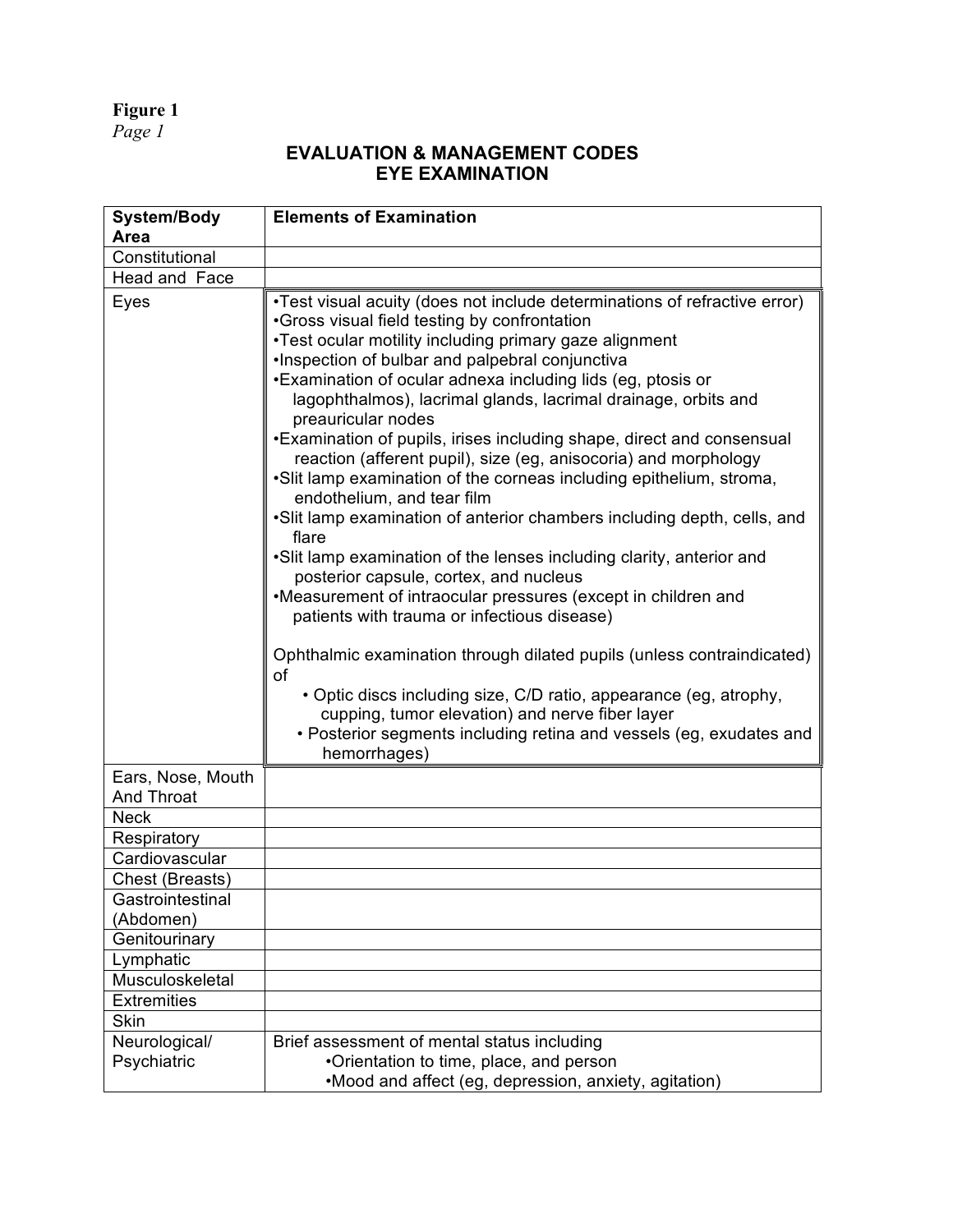## **Figure 1** *Page 2* **CONTENT AND DOCUMENTATION REQUIREMENTS**

## *Level of Examination Perform and Document*

Problem Focused **One to five** elements identified by a bullet Expanded Problem Focused **At least six** elements identified by a bullet Detailed **At least nine** elements identified by a bullet Comprehensive *Perform* all elements identified by a bullet; *document* every element in every box with a shaded border and *document* at least 1 element in every box with an unshaded border

**RLA note: the instructions under Comprehensive were written and presented at Training the Trainers before the Single Organ System for Eye Examinations were in effect. Once the audits began it was evident that an auditor would have to see documentation for both elements in order to give credit for both.**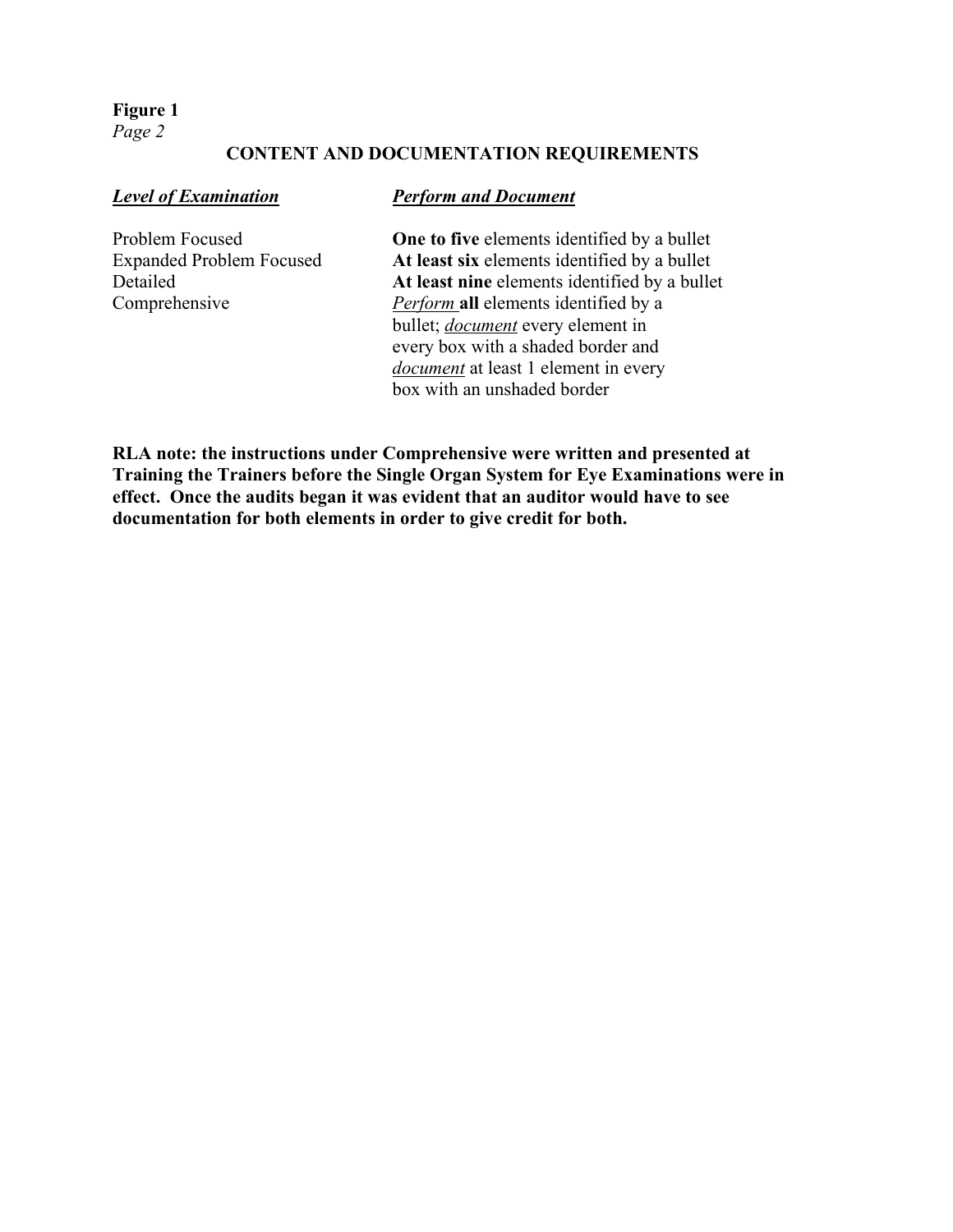**Figure 2** *Page 1*

# **SUMMARY TABLE MEDICAL DECISION MAKING**

 **Final Result for Level of Medical Decision Making**

**Draw a line down any column with 2 or 3 circles to identify the type of decision making in that column. Otherwise, draw a line down the column with the 2nd circle from the left.**

| <b>Table A</b> | <b>Number of Diagnoses or</b><br><b>Management Options</b> | $\leq$<br><b>Minimal</b>          | Limited           | <b>Multiple</b>                      | > 4<br><b>Extensive</b>      |
|----------------|------------------------------------------------------------|-----------------------------------|-------------------|--------------------------------------|------------------------------|
| Table B        | <b>Amount &amp; Complexity of Data</b>                     | $\leq$ 1<br><b>Minimal or Low</b> | <b>Limited</b>    | <b>Multiple</b>                      | $\geq 4$<br><b>Extensive</b> |
| Table C        | <b>Highest Risk</b>                                        | <b>Minimal</b>                    | Low               | <b>Moderate</b>                      | High                         |
|                | <b>Type of Decision Making</b>                             | Straightforward   Low             | <b>Complexity</b> | <b>Moderate</b><br><b>Complexity</b> | High<br><b>Complexity</b>    |

| <b>NUMBER OF DIAGNOSES OR MANAGEMENT OPTIONS</b>         |               |                 |        |  |  |  |
|----------------------------------------------------------|---------------|-----------------|--------|--|--|--|
| <b>TABLE A</b><br>A                                      | В             | $x \quad C = D$ |        |  |  |  |
| Problem(s) Status                                        | <b>Number</b> | <b>Points</b>   | Result |  |  |  |
| Self-limited or minor (stable, improved or worsening)    | $Max = 2$     |                 |        |  |  |  |
| Established problem (to examiner); stable, improved      |               |                 |        |  |  |  |
| Established problem (to examiner); worsening             |               | $\overline{2}$  |        |  |  |  |
| New problem (to examiner); no additional work-up planned | $Max = 1$     | 3               |        |  |  |  |
| New problem (to examiner); additional work-up planned    |               | 4               |        |  |  |  |
|                                                          |               | $T0$ tol        |        |  |  |  |

**Total** 

| AMOUNT AND/OR COMPLEXITY OF DATA REVIEWED<br><b>TABLE B</b>                                                                                                     |                |  |  |  |  |
|-----------------------------------------------------------------------------------------------------------------------------------------------------------------|----------------|--|--|--|--|
| <b>Reviewed Data</b>                                                                                                                                            | Points         |  |  |  |  |
| Review and/or order of clinical lab tests                                                                                                                       |                |  |  |  |  |
| Review and/or order of tests in the radiology section of CPT                                                                                                    |                |  |  |  |  |
| Review and/or order of tests in the medicine section of CPT                                                                                                     | 1              |  |  |  |  |
| Discussion of test results with performing physician                                                                                                            | 1              |  |  |  |  |
| Decision to obtain old records and/or obtain history from someone other than the<br>patient                                                                     | 1              |  |  |  |  |
| Review and summarization of old records and/or obtaining history from someone<br>other than patient and/or discussion of case with another health care provider | 2              |  |  |  |  |
| Independent visualization of image, tracing or specimen itself (not simply review<br>of report)                                                                 | $\overline{2}$ |  |  |  |  |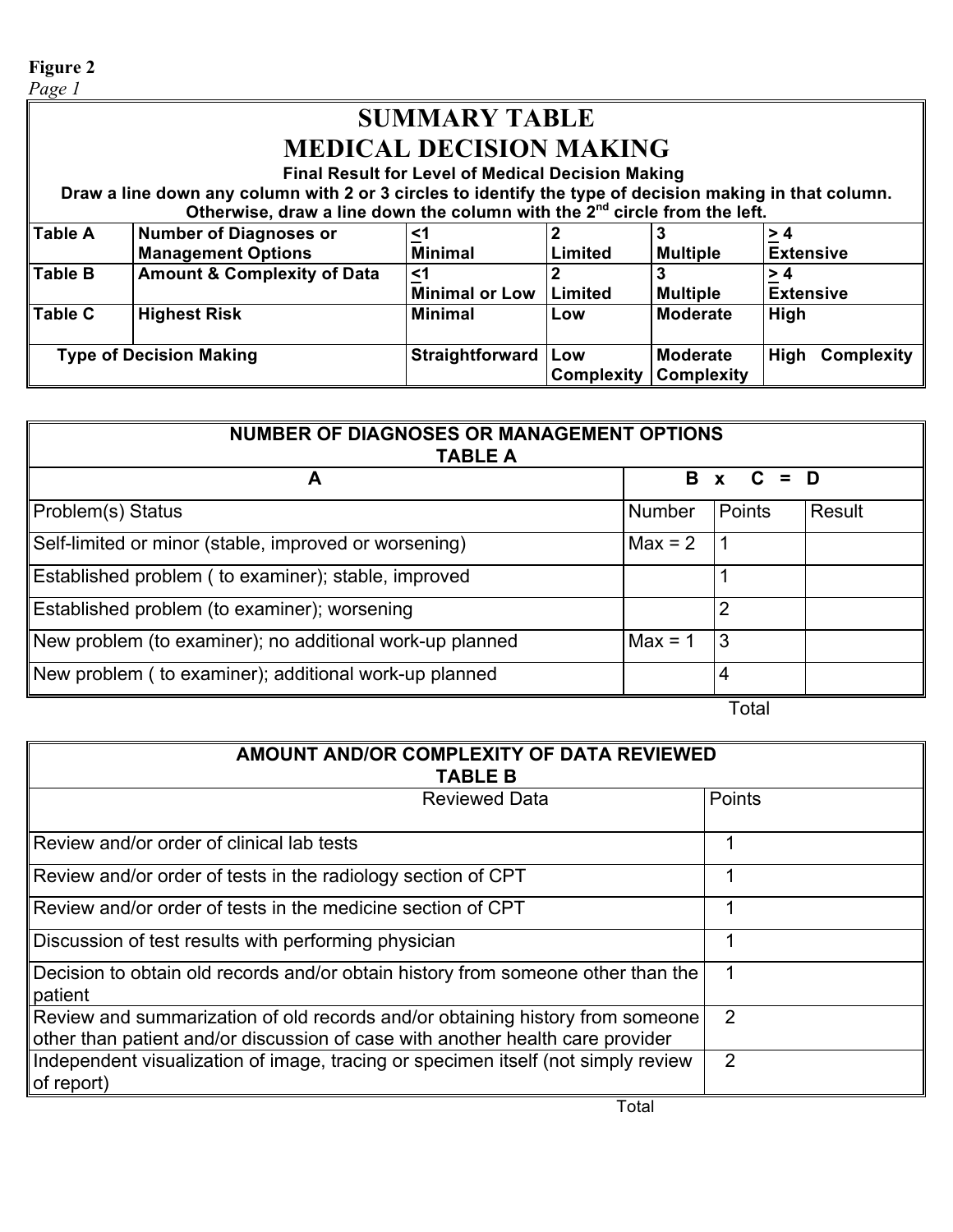## *Page 2* **TABLE C****TABLE OF RISK**

| <b>Level of Risk</b> | <b>Presenting Problem(s)</b>                                                                                                                                                                                                                                                                                                                                                                                                                                                                                                                                 | <b>Diagnostic Procedure(s)</b><br>Ordered                                                                                                                                                                                                                                                                                                                                                                                                      | <b>Management Option(s)</b><br><b>Selected</b>                                                                                                                                                                                                                                                                                                                  |
|----------------------|--------------------------------------------------------------------------------------------------------------------------------------------------------------------------------------------------------------------------------------------------------------------------------------------------------------------------------------------------------------------------------------------------------------------------------------------------------------------------------------------------------------------------------------------------------------|------------------------------------------------------------------------------------------------------------------------------------------------------------------------------------------------------------------------------------------------------------------------------------------------------------------------------------------------------------------------------------------------------------------------------------------------|-----------------------------------------------------------------------------------------------------------------------------------------------------------------------------------------------------------------------------------------------------------------------------------------------------------------------------------------------------------------|
| <b>Minimal</b>       | One self-limited or minor<br>problem, eg, cold, insect<br>bite, tinea corporis                                                                                                                                                                                                                                                                                                                                                                                                                                                                               | • Laboratory tests requiring<br>venipuncture<br>$\bullet$ Chest x-rays<br>$\bullet$ EKG/EEG<br><b>Urinalysis</b><br>• Ultrasound, eg,<br>echocardiography<br>$\bullet$ KOH prep                                                                                                                                                                                                                                                                | $\bullet$ Rest<br>Gargles<br>Elastic bandages<br>• Superficial dressings                                                                                                                                                                                                                                                                                        |
| Low                  | • Two or more self-limited or<br>minor problems<br>• One stable chronic illness,<br>eg, well controlled<br>hypertension, non-insulin<br>dependent diabetes,<br>cataract, BPH<br>• Acute uncomplicated illness<br>or injury, eg, cystitis,<br>allergic rhinitis, simple<br>sprain                                                                                                                                                                                                                                                                             | • Physiologic tests not under<br>stress, eg, pulmonary<br>function tests<br>• Non-cardiovascular imaging<br>studies with contrast, eg,<br>barium enema<br>• Superficial needle biopsies<br>• Clinical laboratory tests<br>requiring arterial puncture<br>• Skin biopsies                                                                                                                                                                       | • Over-the-counter drugs<br>• Minor surgery with no identified risk<br>factors<br>• Physical therapy<br>Occupational therapy<br>• IV fluids without additives                                                                                                                                                                                                   |
| <b>Moderate</b>      | • One or more chronic<br>illnesses with mild<br>exacerbation, progression,<br>or side effects of treatment<br>• Two or more stable chronic<br>illnesses<br>• Undiagnosed new problem<br>with uncertain prognosis,<br>eg, lump in breast<br>• Acute illness with systemic<br>symptoms, eg,<br>pyelonephritis,<br>pneumonitis, colitis<br>• Acute complicated injury, eg,<br>head injury with brief loss<br>of consciousness                                                                                                                                   | • Physiologic tests under<br>stress, eg, cardiac stress<br>test, fetal contraction<br>stress test<br>• Diagnostic endoscopies with<br>no identified risk factors<br>• Deep needle or incisional<br>biopsy<br>• Cardiovascular imaging<br>studies with contrast and<br>no identified risk factors,<br>eg, arteriogram, cardiac<br>catheterization<br>• Obtain fluid from body<br>cavity, eg lumbar<br>puncture, thoracentesis,<br>culdocentesis | • Minor surgery with identified risk factors<br>• Elective major surgery (open,<br>percutaneous or endoscopic) with no<br>identified risk factors<br>• Prescription drug management<br>Therapeutic nuclear medicine<br>IV fluids with additives<br>• Closed treatment of fracture or dislocation<br>without manipulation                                        |
| <b>High</b>          | • One or more chronic<br>illnesses with severe<br>exacerbation, progression,<br>or side effects of treatment<br>● Acute or chronic illnesses or<br>injuries that pose a threat<br>to life or bodily function,<br>eg, multiple trauma, acute<br>MI, pulmonary embolus,<br>severe respiratory distress,<br>progressive severe<br>rheumatoid arthritis,<br>psychiatric illness with<br>potential threat to self or<br>others, peritonitis, acute<br>renal failure<br>• An abrupt change in<br>neurologic status, eg,<br>seizure, TIA, weakness,<br>sensory loss | • Cardiovascular imaging<br>studies with contrast with<br>identified risk factors<br>• Cardiac electrophysiological<br>tests<br>• Diagnostic Endoscopies with<br>identified risk factors<br>• Discography                                                                                                                                                                                                                                      | Elective major surgery (open,<br>percutaneous or endoscopic) with<br>identified risk factors<br>• Emergency major surgery (open,<br>percutaneous or endoscopic)<br>• Parenteral controlled substances<br>• Drug therapy requiring intensive<br>monitoring for toxicity<br>• Decision not to resuscitate or to de-<br>escalate care because of poor<br>prognosis |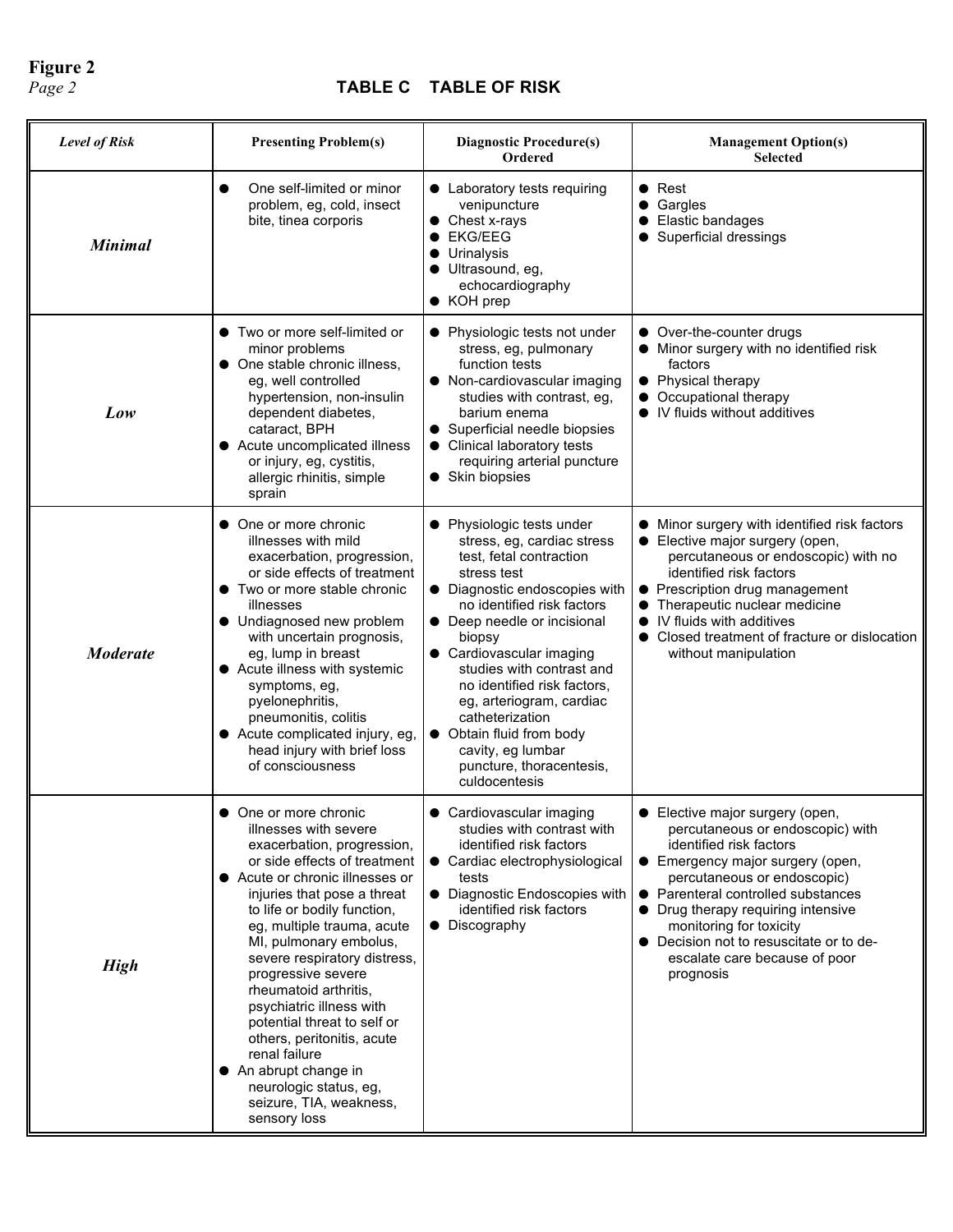| <b>EVALUATION &amp; MANAGEMENT CODES</b>                                                        |                        |                            |                                |                                      |                                |  |  |
|-------------------------------------------------------------------------------------------------|------------------------|----------------------------|--------------------------------|--------------------------------------|--------------------------------|--|--|
| <b>Office Visits - New Patient</b><br>REQUIRES ALL THREE KEY COMPONENTS TO BE AT THE SAME LEVEL |                        |                            |                                |                                      |                                |  |  |
| Code/                                                                                           | 99201                  | 99202                      | 99203                          | 99204                                | 99205                          |  |  |
| <b>Components</b>                                                                               |                        |                            |                                |                                      |                                |  |  |
| <b>NATURE OF</b>                                                                                | Self-limited or        | Low to                     | <b>Moderate</b>                | <b>Moderate to</b>                   | <b>Moderate to High</b>        |  |  |
| <b>PRESENTING</b>                                                                               | <b>Minor Severity</b>  | <b>Moderate</b>            | <b>Severity</b>                | High                                 | <b>Severity</b>                |  |  |
| <b>PROBLEM</b>                                                                                  |                        | <b>Severity</b>            |                                | <b>Severity</b>                      |                                |  |  |
| <b>HISTORY</b>                                                                                  | Problem                | <b>Expanded</b>            | <b>Detailed</b>                | Comprehensive                        | <b>Comprehensive</b>           |  |  |
|                                                                                                 | <b>Focused</b>         | Problem                    |                                |                                      |                                |  |  |
|                                                                                                 |                        | <b>Focused</b>             |                                |                                      |                                |  |  |
|                                                                                                 |                        |                            | cc                             | cc                                   | cc                             |  |  |
|                                                                                                 | cc                     | cc                         | <b>Extended HPI</b>            | <b>Extended HPI</b>                  | <b>Extended HPI</b>            |  |  |
|                                                                                                 | <b>Brief HPI</b>       | <b>Brief HPI</b>           |                                | $(4+$ elements or $ (4+$ elements or | (4+ elements or                |  |  |
|                                                                                                 | (1-3 elements)         | (1-3 elements)             | status of at                   | status of at                         | status of at                   |  |  |
|                                                                                                 |                        |                            | least 3 chronic<br>or inactive | least 3 chronic<br>or inactive       | least 3 chronic<br>or inactive |  |  |
|                                                                                                 |                        |                            | conditions)                    | conditions)                          | conditions)                    |  |  |
|                                                                                                 |                        |                            |                                |                                      |                                |  |  |
|                                                                                                 | <b>No ROS</b>          | <b>Problem</b>             | <b>Extended ROS</b>            | <b>Complete ROS</b>                  | <b>Complete ROS</b>            |  |  |
|                                                                                                 |                        | <b>Pertinent ROS</b>       | (2-9 systems)                  | $(10+$ systems)                      | $(10+$ systems)                |  |  |
|                                                                                                 |                        | (1 system)                 |                                |                                      |                                |  |  |
|                                                                                                 | <b>No PFSH</b>         | <b>No PFSH</b>             | <b>Problem</b>                 | <b>Complete PFSH</b>                 | <b>Complete PFSH</b>           |  |  |
|                                                                                                 |                        |                            | <b>Pertinent</b>               | (3/3 elements)                       | (3/3 elements)                 |  |  |
|                                                                                                 |                        |                            | PFSH (1                        |                                      |                                |  |  |
|                                                                                                 |                        |                            | element)                       |                                      |                                |  |  |
| <b>EXAMINATION</b>                                                                              | Problem                | <b>Expanded</b><br>Problem | <b>Detailed</b>                | Comprehensive                        | <b>Comprehensive</b>           |  |  |
|                                                                                                 | <b>Focused</b>         | <b>Focused</b>             |                                |                                      |                                |  |  |
|                                                                                                 |                        |                            |                                |                                      |                                |  |  |
|                                                                                                 | 1-5 elements           | At least 6                 | At least 9                     | 14 elements                          | 14 elements                    |  |  |
|                                                                                                 |                        | elements                   | elements                       | <b>Requires</b>                      | <b>Requires Mental</b>         |  |  |
|                                                                                                 |                        |                            |                                | <b>Mental</b>                        | <b>Status</b>                  |  |  |
|                                                                                                 |                        |                            |                                | <b>Status</b><br><b>Assessment</b>   | <b>Assessment</b>              |  |  |
| <b>MEDICAL</b>                                                                                  | <u>Straightforward</u> | Straightforward            | Low                            | <b>Moderate</b>                      | <b>High Complexity</b>         |  |  |
| <b>DECISION</b>                                                                                 |                        |                            | <b>Complexity</b>              | <b>Complexity</b>                    |                                |  |  |
| <b>MAKING</b>                                                                                   |                        |                            |                                |                                      |                                |  |  |
|                                                                                                 | $\leq$ 1 Diagnosis or  | $\leq$ 1 Diagnosis or      | 2 Diagnoses or                 | 3 Diagnoses or                       | > 4 Diagnoses or               |  |  |
| [Numbers refer                                                                                  | <b>Management</b>      | <b>Management</b>          | <b>Management</b>              | <b>Management</b>                    | <b>Management</b>              |  |  |
| to points trans-<br>ferred from                                                                 | <b>Options</b>         | <b>Options</b>             | <b>Options</b>                 | <b>Options</b>                       | <b>Options</b>                 |  |  |
| <b>Medical</b>                                                                                  | $\leq$ 1 Amount and    | $\leq$ 1 Amount and        | 2 Amount and                   | 3 Amount and                         | $\geq$ 4 Amount and            |  |  |
| <b>Decision</b>                                                                                 | <b>Complexity</b>      | <b>Complexity</b>          | <b>Complexity</b>              | <b>Complexity</b>                    | <b>Complexity Of</b>           |  |  |
| <b>Making Charts1</b>                                                                           | Of Data                | Of Data                    | Of Data                        | <b>Of Data</b>                       | <b>Data</b>                    |  |  |
|                                                                                                 |                        |                            |                                |                                      |                                |  |  |
|                                                                                                 | <b>Risk = Minimal</b>  | <b>Risk = Minimal</b>      | <b>Risk = Low</b>              | <b>Risk =Moderate</b>                | $Risk = High$                  |  |  |
|                                                                                                 |                        |                            |                                |                                      |                                |  |  |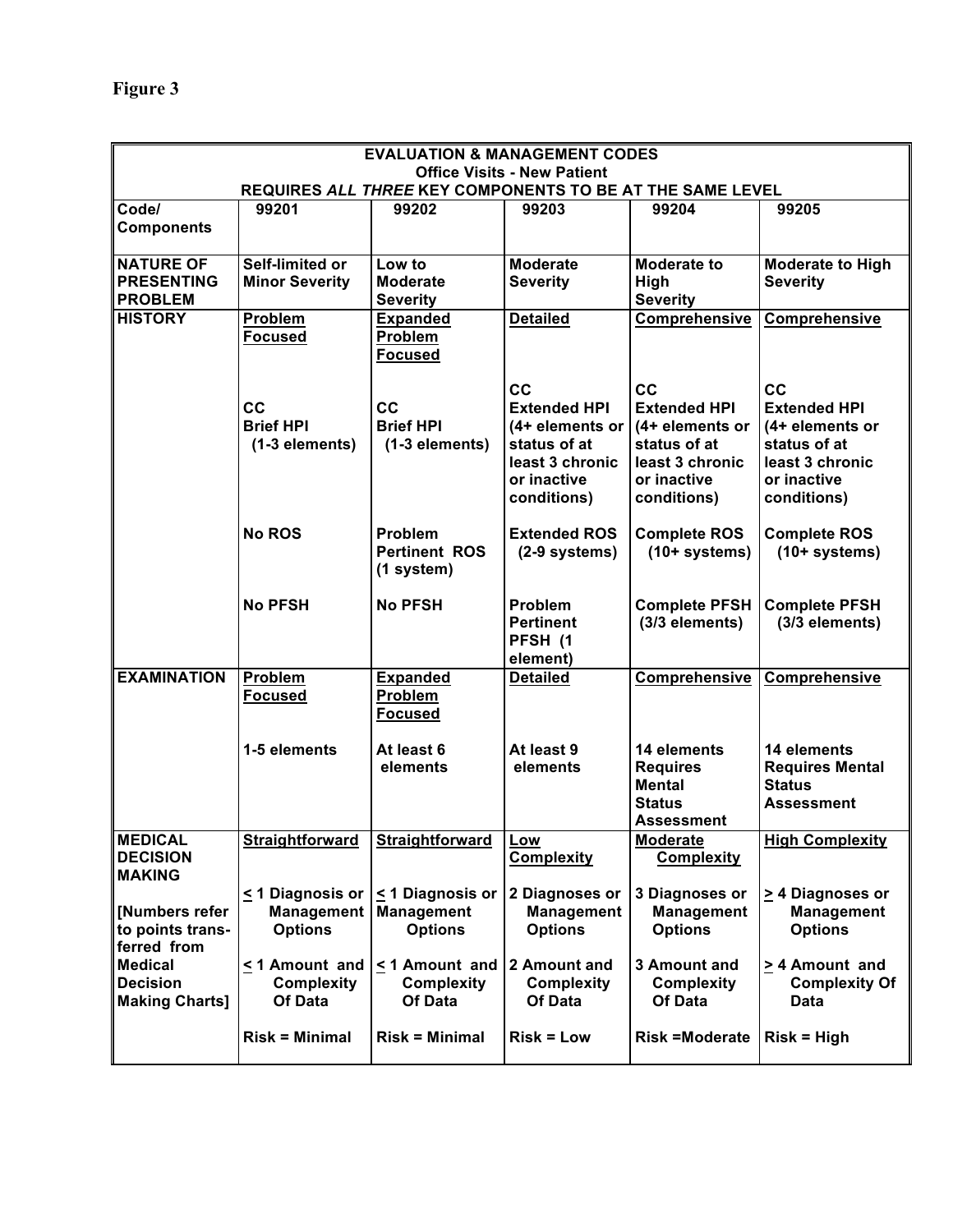| <b>EVALUATION &amp; MANAGEMENT CODES</b><br><b>Office Visits - Established Patient</b> |                                                                                                             |                                                                        |                                                                                          |                                                                                                                                  |                                                                                                                             |  |
|----------------------------------------------------------------------------------------|-------------------------------------------------------------------------------------------------------------|------------------------------------------------------------------------|------------------------------------------------------------------------------------------|----------------------------------------------------------------------------------------------------------------------------------|-----------------------------------------------------------------------------------------------------------------------------|--|
|                                                                                        |                                                                                                             |                                                                        |                                                                                          | REQUIRES TWO OF THREE OF THE KEY COMPONENTS TO BE AT THE SAME LEVEL                                                              |                                                                                                                             |  |
| Code/Compone<br>nt                                                                     | 99211                                                                                                       | 99212                                                                  | 99213                                                                                    | 99214                                                                                                                            | 99215                                                                                                                       |  |
| <b>NATURE OF</b><br><b>PRESENTING</b><br><b>PROBLEM</b>                                | <b>Minimal</b><br><b>Severity</b>                                                                           | Self-limited or<br><b>Minor Severity</b>                               | Low to<br><b>Moderate</b><br><b>Severity</b>                                             | Moderate to<br>High<br><b>Severity</b>                                                                                           | <b>Moderate to High</b><br><b>Severity</b>                                                                                  |  |
| <b>HISTORY</b>                                                                         | <b>Evaluation</b><br>and<br><b>Management</b><br>Code does not<br>require the<br>presence of a<br>physician | Problem<br><b>Focused</b><br>cc<br><b>Brief HPI</b><br>(1-3 elements)  | <b>Expanded</b><br>Problem<br><b>Focused</b><br>cc<br><b>Brief HPI</b><br>(1-3 elements) | <b>Detailed</b><br>CC<br><b>Extended HPI</b><br>(4+ elements or<br>status of at least<br>3 chronic or<br>inactive<br>conditions) | Comprehensive<br>cc<br><b>Extended HPI</b><br>(4+ elements or<br>status of at least 3<br>chronic or inactive<br>conditions) |  |
|                                                                                        |                                                                                                             | <b>No ROS</b>                                                          | <b>Problem</b><br><b>Pertinent ROS</b><br>(1 system)                                     | <b>Extended ROS</b><br>(2-9 systems)                                                                                             | <b>Complete ROS</b><br>$(10+$ systems)                                                                                      |  |
|                                                                                        |                                                                                                             | <b>No PFSH</b>                                                         | <b>No PFSH</b>                                                                           | <b>Problem</b><br><b>Pertinent</b><br>PFSH <sub>(1</sub><br>element)                                                             | <b>Complete PFSH</b><br>(2/3 elements)                                                                                      |  |
| <b>EXAMINATION</b>                                                                     |                                                                                                             | Problem<br><b>Focused</b>                                              | <b>Expanded</b><br>Problem<br><b>Focused</b>                                             | <b>Detailed</b>                                                                                                                  | Comprehensive                                                                                                               |  |
|                                                                                        |                                                                                                             | 1-5 elements                                                           | At least 6<br>elements                                                                   | At least 9<br>elements                                                                                                           | 14 elements<br><b>Requires Mental</b><br><b>Status Assessment</b>                                                           |  |
| <b>MEDICAL</b><br><b>DECISION</b><br><b>MAKING</b>                                     |                                                                                                             | <b>Straightforward</b>                                                 | <b>Low Complexity</b>                                                                    | <b>Moderate</b><br><b>Complexity</b>                                                                                             | <b>High Complexity</b>                                                                                                      |  |
| [Numbers refer<br>to points trans-<br>ferred from<br><b>Medical</b>                    |                                                                                                             | ≤1 Diagnosis or<br><b>Management</b><br><b>Options</b><br><1 Amount of | 2 Diagnoses or<br><b>Management</b><br><b>Options</b><br>2 Amount of                     | 3 Diagnoses or<br><b>Management</b><br><b>Options</b><br>3 Amount of                                                             | >4 Diagnoses or<br><b>Management</b><br><b>Options</b><br>>4 Amount of                                                      |  |
| <b>Decision</b><br><b>Making Charts]</b>                                               |                                                                                                             | Data<br>$Risk = Minimal$                                               | <b>Data</b><br>$Risk = Low$                                                              | Data<br><b>Risk = Moderate</b>                                                                                                   | <b>Data</b><br>$Risk = High$                                                                                                |  |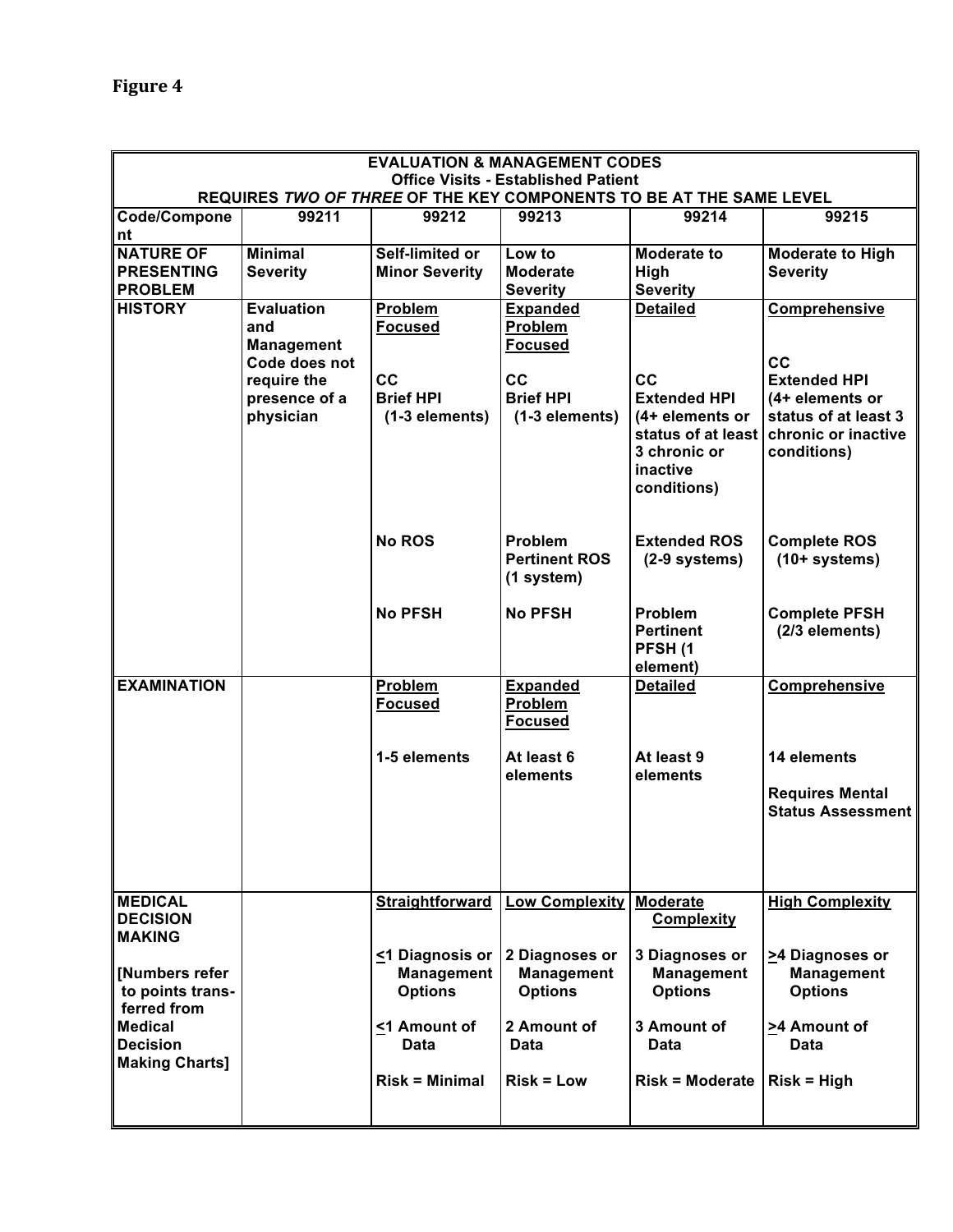*Page 1*

| <b>Case #1</b> |                                                                                                         |                                                          |                   |                   |                        |
|----------------|---------------------------------------------------------------------------------------------------------|----------------------------------------------------------|-------------------|-------------------|------------------------|
|                |                                                                                                         | <b>SUMMARY TABLE</b>                                     |                   |                   |                        |
|                |                                                                                                         | <b>MEDICAL DECISION MAKING</b>                           |                   |                   |                        |
|                |                                                                                                         | <b>Final Result for Level of Medical Decision Making</b> |                   |                   |                        |
|                | Draw a line down any column with 2 or 3 circles to identify the type of decision making in that column. |                                                          |                   |                   |                        |
|                | Otherwise, draw a line down the column with the 2 <sup>nd</sup> circle from the left.                   |                                                          |                   |                   |                        |
| <b>Table A</b> | <b>Number of Diagnoses or</b>                                                                           | <1                                                       |                   |                   | $\geq 4$               |
|                | <b>Management Options</b>                                                                               | <b>Minimal</b>                                           | Limited           | <b>Multiple</b>   | <b>Extensive</b>       |
| <b>Table B</b> | <b>Amount &amp; Complexity of Data</b>                                                                  | $\leq$ 1                                                 |                   | 3                 | > 4                    |
|                |                                                                                                         | <b>Minimal or Low</b>                                    | <b>Limited</b>    | <b>Multiple</b>   | <b>Extensive</b>       |
| <b>Table C</b> | <b>Highest Risk</b>                                                                                     | <b>Minimal</b>                                           | Low               | <b>Moderate</b>   | <b>High</b>            |
|                |                                                                                                         |                                                          |                   |                   |                        |
|                | <b>Type of Decision Making</b>                                                                          | Straightforward   Low                                    |                   | <b>Moderate</b>   | <b>High Complexity</b> |
|                |                                                                                                         |                                                          | <b>Complexity</b> | <b>Complexity</b> |                        |

| NUMBER OF DIAGNOSES OR MANAGEMENT OPTIONS<br><b>TABLE A</b> |           |                 |        |  |  |  |
|-------------------------------------------------------------|-----------|-----------------|--------|--|--|--|
| А                                                           | B.        | $x \quad C = D$ |        |  |  |  |
| Problem(s) Status                                           | Number    | Points          | Result |  |  |  |
| Self-limited or minor (stable, improved or worsening)       | $Max = 2$ |                 |        |  |  |  |
| Established problem (to examiner); stable, improved         |           |                 |        |  |  |  |
| Established problem (to examiner); worsening                |           | $\overline{2}$  |        |  |  |  |
| New problem (to examiner); no additional work-up planned    | $Max = 1$ | $\mathbf{3}$    |        |  |  |  |
| New problem (to examiner); additional work-up planned       |           | 4               | Δ      |  |  |  |

Total **4**

| AMOUNT AND/OR COMPLEXITY OF DATA REVIEWED<br><b>TABLE B</b>                                                                                                     |               |  |  |  |  |
|-----------------------------------------------------------------------------------------------------------------------------------------------------------------|---------------|--|--|--|--|
| <b>Reviewed Data</b>                                                                                                                                            | Points        |  |  |  |  |
| Review and/or order of clinical lab tests                                                                                                                       | 4             |  |  |  |  |
| Review and/or order of tests in the radiology section of CPT                                                                                                    |               |  |  |  |  |
| Review and/or order of tests in the medicine section of CPT                                                                                                     |               |  |  |  |  |
| Discussion of test results with performing physician                                                                                                            |               |  |  |  |  |
| Decision to obtain old records and/or obtain history from someone other than the patient                                                                        |               |  |  |  |  |
| Review and summarization of old records and/or obtaining history from someone other<br>than patient and/or discussion of case with another health care provider | $\mathcal{P}$ |  |  |  |  |
| Independent visualization of image, tracing or specimen itself (not simply review of<br>report)                                                                 | 2             |  |  |  |  |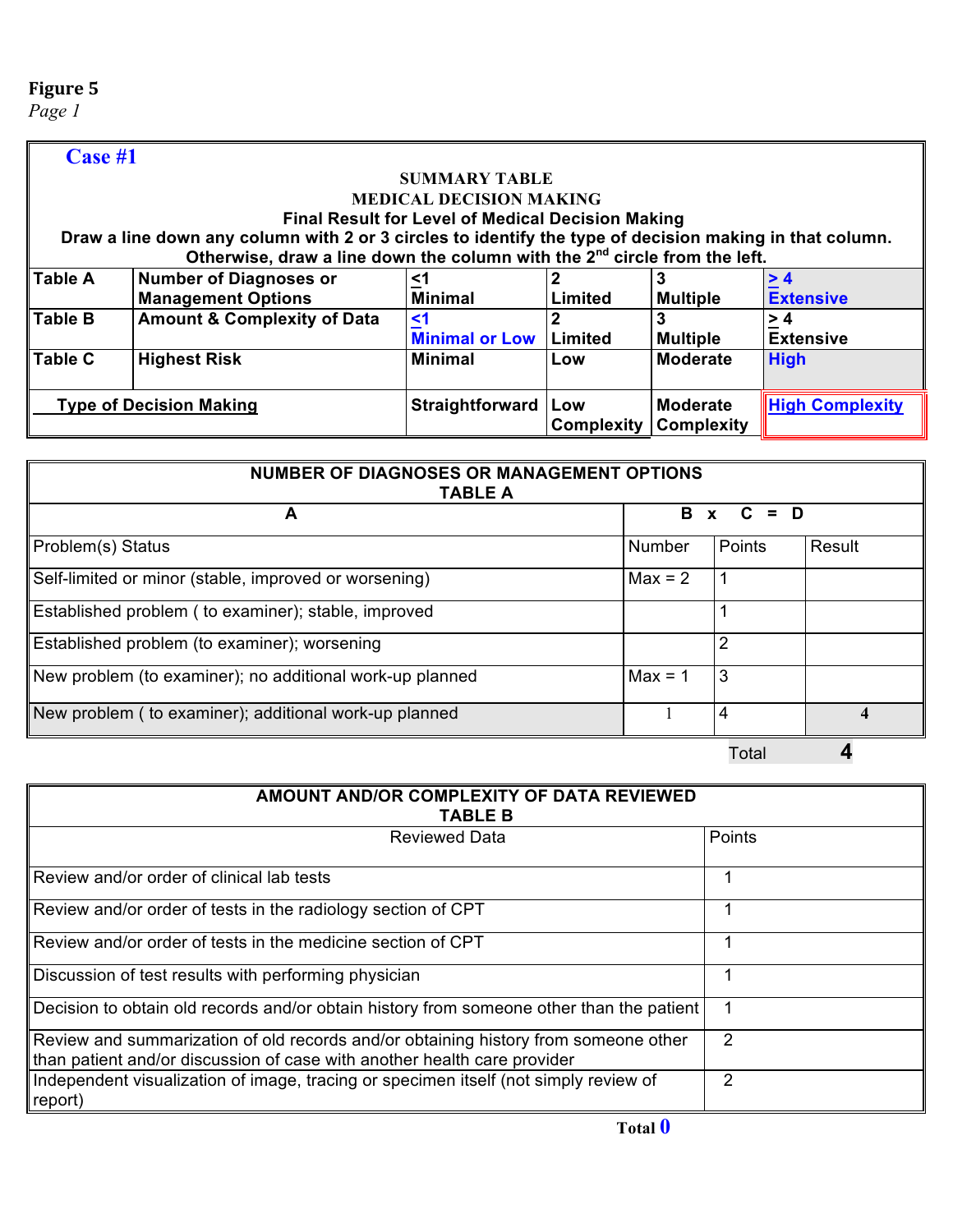*Page 2*

| Case #1               |                                                           |                                          |                     |                               |                         |  |  |  |
|-----------------------|-----------------------------------------------------------|------------------------------------------|---------------------|-------------------------------|-------------------------|--|--|--|
|                       |                                                           | <b>EVALUATION &amp; MANAGEMENT CODES</b> |                     |                               |                         |  |  |  |
|                       | <b>Office Visits - New Patient</b>                        |                                          |                     |                               |                         |  |  |  |
|                       | REQUIRES ALL THREE KEY COMPONENTS TO BE AT THE SAME LEVEL |                                          |                     |                               |                         |  |  |  |
| Code/                 | 99201                                                     | 99202                                    | 99203               | 99204                         | 99205                   |  |  |  |
| <b>Components</b>     |                                                           |                                          |                     |                               |                         |  |  |  |
| <b>NATURE OF</b>      | Self-limited or                                           | Low to                                   | <b>Moderate</b>     | <b>Moderate to</b>            | <b>Moderate to High</b> |  |  |  |
| <b>PRESENTING</b>     | <b>Minor Severity</b>                                     | <b>Moderate</b>                          | <b>Severity</b>     | High                          | <b>Severity</b>         |  |  |  |
| <b>PROBLEM</b>        |                                                           | <b>Severity</b>                          |                     | <b>Severity</b>               |                         |  |  |  |
| <b>HISTORY</b>        | Problem<br><b>Focused</b>                                 | <b>Expanded</b><br>Problem               | <b>Detailed</b>     | Comprehensive                 | <b>Comprehensive</b>    |  |  |  |
|                       |                                                           | <b>Focused</b>                           |                     |                               |                         |  |  |  |
|                       |                                                           |                                          | cc                  | cc                            | cc                      |  |  |  |
|                       | cc                                                        | cc                                       | <b>Extended HPI</b> | <b>Extended HPI</b>           | <b>Extended HPI</b>     |  |  |  |
|                       | <b>Brief HPI</b>                                          | <b>Brief HPI</b>                         | (4+ elements or     | (4+ elements or               | (4+ elements or         |  |  |  |
|                       | (1-3 elements)                                            | (1-3 elements)                           | status of at        | status of at                  | status of at            |  |  |  |
|                       |                                                           |                                          | least 3 chronic     | least 3 chronic               | least 3 chronic         |  |  |  |
|                       |                                                           |                                          | or inactive         | or inactive                   | or inactive             |  |  |  |
|                       |                                                           |                                          | conditions)         | conditions)                   | conditions)             |  |  |  |
|                       | <b>No ROS</b>                                             | <b>Problem</b>                           | <b>Extended ROS</b> | <b>Complete ROS</b>           | <b>Complete ROS</b>     |  |  |  |
|                       |                                                           | <b>Pertinent ROS</b>                     | (2-9 systems)       | $(10+$ systems)               | (10+ systems)           |  |  |  |
|                       |                                                           | (1 system)                               |                     |                               |                         |  |  |  |
|                       | <b>No PFSH</b>                                            | <b>No PFSH</b>                           | Problem             | <b>Complete PFSH</b>          | <b>Complete PFSH</b>    |  |  |  |
|                       |                                                           |                                          | <b>Pertinent</b>    | (3/3 elements)                | (3/3 elements)          |  |  |  |
|                       |                                                           |                                          | PFSH (1             |                               |                         |  |  |  |
|                       |                                                           |                                          | element)            |                               |                         |  |  |  |
| <b>EXAMINATION</b>    | Problem<br><b>Focused</b>                                 | <b>Expanded</b><br>Problem               | <b>Detailed</b>     | Comprehensive                 | <b>Comprehensive</b>    |  |  |  |
|                       |                                                           | <b>Focused</b>                           |                     |                               |                         |  |  |  |
|                       |                                                           |                                          |                     |                               |                         |  |  |  |
|                       | 1-5 elements                                              | At least 6                               | At least 9          | 14 elements                   | 14 elements             |  |  |  |
|                       |                                                           | elements                                 | elements            | <b>Requires</b>               | <b>Requires Mental</b>  |  |  |  |
|                       |                                                           |                                          |                     | <b>Mental</b>                 | <b>Status</b>           |  |  |  |
|                       |                                                           |                                          |                     | <b>Status</b>                 | <b>Assessment</b>       |  |  |  |
| <b>MEDICAL</b>        | Straightforward                                           | Straightforward                          | Low                 | Assessment<br><b>Moderate</b> | <b>High Complexity</b>  |  |  |  |
| <b>DECISION</b>       |                                                           |                                          | <b>Complexity</b>   | <b>Complexity</b>             |                         |  |  |  |
| <b>MAKING</b>         |                                                           |                                          |                     |                               |                         |  |  |  |
|                       | $\leq$ 1 Diagnosis or                                     | <1 Diagnosis or                          | 2 Diagnoses or      | 3 Diagnoses or                | 24 Diagnoses or         |  |  |  |
| [Numbers refer        | <b>Management</b>                                         | <b>Management</b>                        | <b>Management</b>   | <b>Management</b>             | <b>Management</b>       |  |  |  |
| to points             | <b>Options</b>                                            | <b>Options</b>                           | <b>Options</b>      | <b>Options</b>                | <b>Options</b>          |  |  |  |
| trans-<br>ferred from | <1 Amount and                                             | <1 Amount and                            | 2 Amount and        | 3 Amount and                  | > 4 Amount and          |  |  |  |
| <b>Medical</b>        | <b>Complexity</b>                                         | <b>Complexity</b>                        | <b>Complexity</b>   | <b>Complexity</b>             | <b>Complexity Of</b>    |  |  |  |
| <b>Decision</b>       | Of Data                                                   | <b>Of Data</b>                           | Of Data             | Of Data                       | <b>Data</b>             |  |  |  |
| <b>Making Charts]</b> |                                                           |                                          |                     |                               |                         |  |  |  |
|                       | <b>Risk = Minimal</b>                                     | <b>Risk = Minimal</b>                    | $Risk = Low$        | <b>Risk =Moderate</b>         | $Risk = High$           |  |  |  |

 $\blacksquare$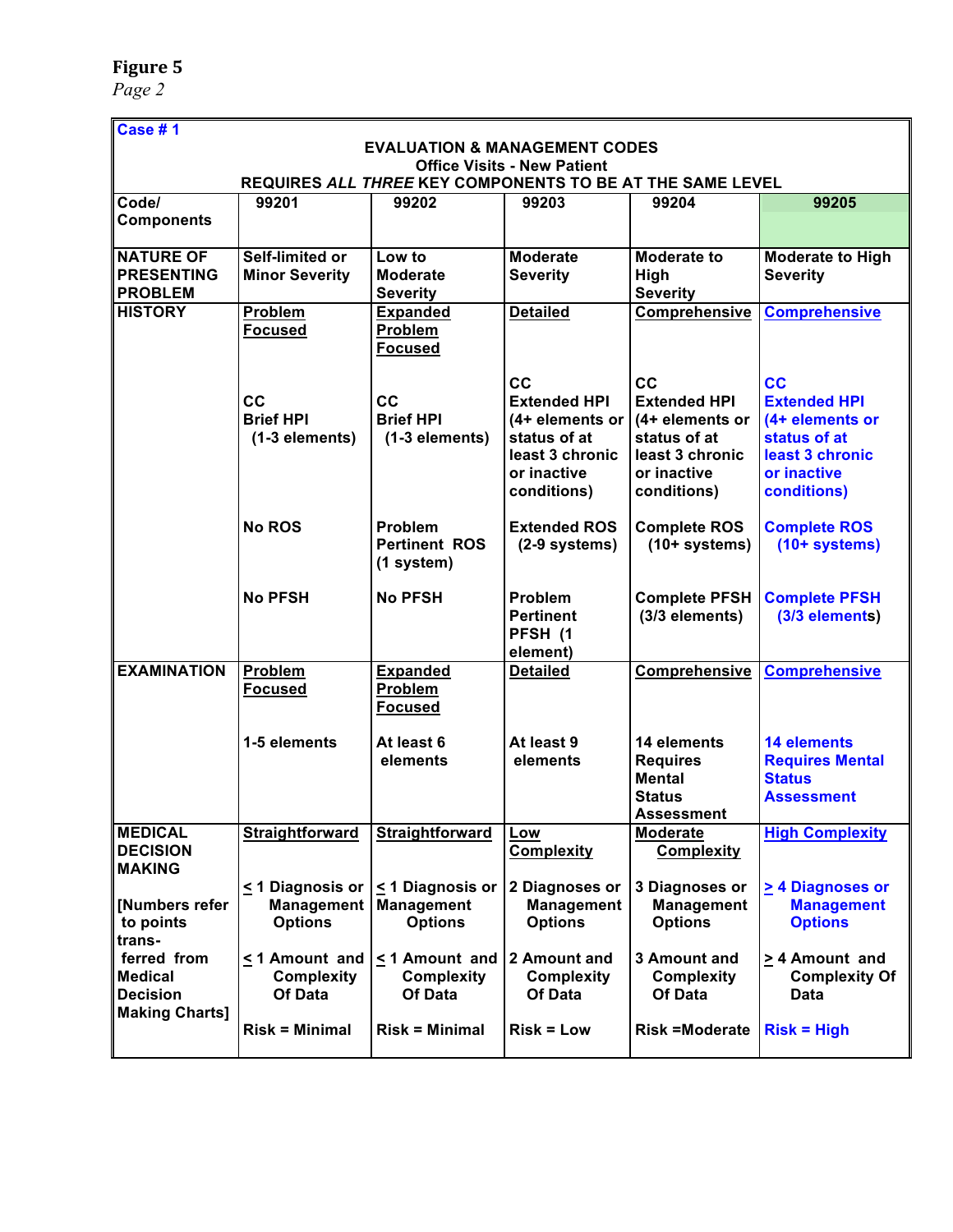| Case <b>#2</b>                                        |                                                                                                         |                                                          |                              |                 |                           |
|-------------------------------------------------------|---------------------------------------------------------------------------------------------------------|----------------------------------------------------------|------------------------------|-----------------|---------------------------|
|                                                       |                                                                                                         | <b>SUMMARY TABLE</b>                                     |                              |                 |                           |
|                                                       |                                                                                                         | <b>MEDICAL DECISION MAKING</b>                           |                              |                 |                           |
|                                                       |                                                                                                         | <b>Final Result for Level of Medical Decision Making</b> |                              |                 |                           |
|                                                       | Draw a line down any column with 2 or 3 circles to identify the type of decision making in that column. |                                                          |                              |                 |                           |
|                                                       | Otherwise, draw a line down the column with the $2^{nd}$ circle from the left.                          |                                                          |                              |                 |                           |
| ∥Table A                                              | <b>Number of Diagnoses or</b>                                                                           | <1                                                       |                              |                 | $\geq 4$                  |
|                                                       | <b>Management Options</b>                                                                               | <b>Minimal</b>                                           | <b>Limited</b>               | <b>Multiple</b> | <b>Extensive</b>          |
| ∥Table B                                              | <b>Amount &amp; Complexity of Data</b>                                                                  | $\leq$ 1                                                 |                              |                 | $\geq 4$                  |
|                                                       |                                                                                                         | <b>Minimal or Low</b>                                    | Limited                      | <b>Multiple</b> | <b>Extensive</b>          |
| ∥Table C                                              | <b>Highest Risk</b>                                                                                     | <b>Minimal</b>                                           | Low                          | <b>Moderate</b> | High                      |
|                                                       |                                                                                                         |                                                          |                              |                 |                           |
| Straightforward Low<br><b>Type of Decision Making</b> |                                                                                                         |                                                          |                              | Moderate        | High<br><b>Complexity</b> |
|                                                       |                                                                                                         |                                                          | <b>Complexity Complexity</b> |                 |                           |

| <b>NUMBER OF DIAGNOSES OR MANAGEMENT OPTIONS</b><br><b>TABLE A</b> |               |                  |               |  |
|--------------------------------------------------------------------|---------------|------------------|---------------|--|
| A                                                                  |               | $B \times C = D$ |               |  |
| Problem(s) Status                                                  | <b>Number</b> | Points           | Result        |  |
| Self-limited or minor (stable, improved or worsening)              | $Max = 2$     |                  |               |  |
| Established problem (to examiner); stable, improved                |               |                  |               |  |
| Established problem (to examiner); worsening                       |               | 2                | $\mathcal{D}$ |  |
| New problem (to examiner); no additional work-up planned           | $Max = 1$     | 3                |               |  |
| New problem (to examiner); additional work-up planned              |               | 4                |               |  |
|                                                                    |               | Total            |               |  |

| AMOUNT AND/OR COMPLEXITY OF DATA REVIEWED<br><b>TABLE B</b>                                                                                                     |        |  |  |  |
|-----------------------------------------------------------------------------------------------------------------------------------------------------------------|--------|--|--|--|
| <b>Reviewed Data</b>                                                                                                                                            | Points |  |  |  |
| Review and/or order of clinical lab tests                                                                                                                       |        |  |  |  |
| Review and/or order of tests in the radiology section of CPT                                                                                                    |        |  |  |  |
| Review and/or order of tests in the medicine section of CPT                                                                                                     | 1      |  |  |  |
| Discussion of test results with performing physician                                                                                                            |        |  |  |  |
| Decision to obtain old records and/or obtain history from someone other than the patient                                                                        |        |  |  |  |
| Review and summarization of old records and/or obtaining history from someone other<br>than patient and/or discussion of case with another health care provider | 2      |  |  |  |
| Independent visualization of image, tracing or specimen itself (not simply review of<br>report)                                                                 | 2      |  |  |  |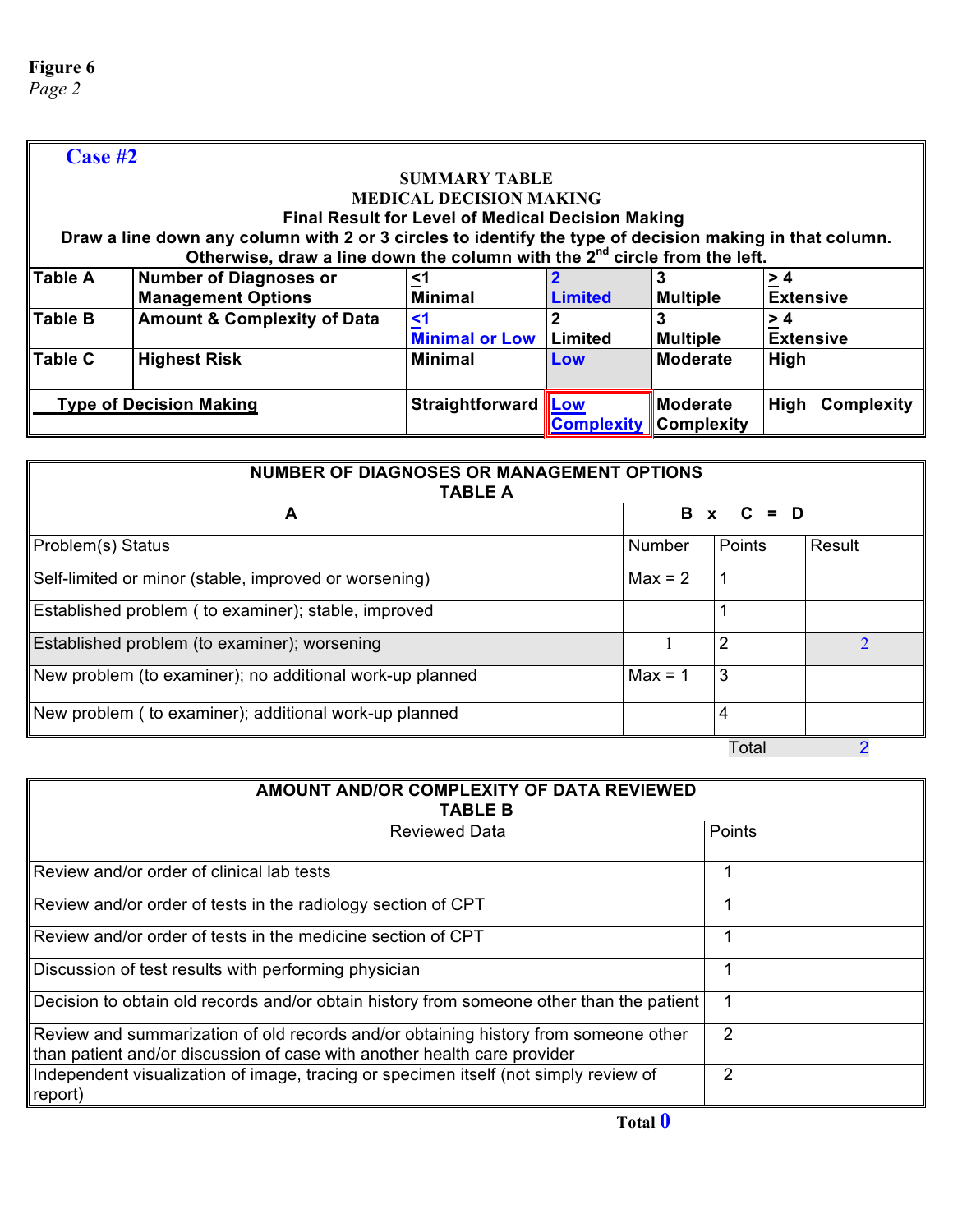|                                                                     |                                    | Case #2                                  |                                            |                                     |                                            |  |  |
|---------------------------------------------------------------------|------------------------------------|------------------------------------------|--------------------------------------------|-------------------------------------|--------------------------------------------|--|--|
|                                                                     |                                    | <b>EVALUATION &amp; MANAGEMENT CODES</b> | <b>Office Visits - Established Patient</b> |                                     |                                            |  |  |
| REQUIRES TWO OF THREE OF THE KEY COMPONENTS TO BE AT THE SAME LEVEL |                                    |                                          |                                            |                                     |                                            |  |  |
| Code/Compone                                                        | 99211                              | 99212                                    | 99213                                      | 99214                               | 99215                                      |  |  |
| nt                                                                  |                                    |                                          |                                            |                                     |                                            |  |  |
| <b>NATURE OF</b><br><b>PRESENTING</b>                               | <b>Minimal</b><br><b>Severity</b>  | Self-limited or<br><b>Minor Severity</b> | Low to<br><b>Moderate</b>                  | <b>Moderate to</b><br>High          | <b>Moderate to High</b><br><b>Severity</b> |  |  |
| <b>PROBLEM</b>                                                      |                                    |                                          | <b>Severity</b>                            | <b>Severity</b>                     |                                            |  |  |
| <b>HISTORY</b>                                                      | <b>Evaluation</b>                  | <b>Problem</b>                           | <b>Expanded</b>                            | <b>Detailed</b>                     | <b>Comprehensive</b>                       |  |  |
|                                                                     | and                                | <b>Focused</b>                           | Problem                                    |                                     |                                            |  |  |
| <b>Not used as</b>                                                  | <b>Management</b><br>Code does not |                                          | <b>Focused</b>                             |                                     | cc                                         |  |  |
| one of the key<br>components                                        | require the                        | cc                                       | cc                                         | cc                                  | <b>Extended HPI</b>                        |  |  |
|                                                                     | presence of a                      | <b>Brief HPI</b>                         | <b>Brief HPI</b>                           | <b>Extended HPI</b>                 | (4+ elements or                            |  |  |
|                                                                     | physician                          | (1-3 elements)                           | (1-3 elements)                             | (4+ elements or                     | status of at least 3                       |  |  |
|                                                                     |                                    |                                          |                                            |                                     | status of at least   chronic or inactive   |  |  |
|                                                                     |                                    |                                          |                                            | 3 chronic or<br>inactive            | conditions)                                |  |  |
|                                                                     |                                    |                                          |                                            | conditions)                         |                                            |  |  |
|                                                                     |                                    |                                          |                                            |                                     |                                            |  |  |
|                                                                     |                                    | <b>No ROS</b>                            | <b>Problem</b>                             | <b>Extended ROS</b>                 | <b>Complete ROS</b>                        |  |  |
|                                                                     |                                    |                                          | <b>Pertinent ROS</b>                       | $(2-9$ systems)                     | $(10+$ systems)                            |  |  |
|                                                                     |                                    |                                          | (1 system)                                 |                                     |                                            |  |  |
|                                                                     |                                    | <b>No PFSH</b>                           |                                            |                                     |                                            |  |  |
|                                                                     |                                    |                                          | <b>No PFSH</b>                             | <b>Problem</b><br><b>Pertinent</b>  | <b>Complete PFSH</b><br>(2/3 elements)     |  |  |
|                                                                     |                                    |                                          |                                            | PFSH(1                              |                                            |  |  |
|                                                                     |                                    |                                          |                                            | element)                            |                                            |  |  |
| <b>EXAMINATION</b>                                                  |                                    | Problem                                  | <b>Expanded</b>                            | <b>Detailed</b>                     | Comprehensive                              |  |  |
|                                                                     |                                    | <b>Focused</b>                           | Problem<br><b>Focused</b>                  |                                     |                                            |  |  |
|                                                                     |                                    |                                          |                                            |                                     |                                            |  |  |
|                                                                     |                                    | 1-5 elements                             | At least 6                                 | At least 9                          | 14 elements                                |  |  |
|                                                                     |                                    |                                          | elements                                   | elements                            | <b>Requires Mental</b>                     |  |  |
|                                                                     |                                    |                                          |                                            |                                     | <b>Status Assessment</b>                   |  |  |
|                                                                     |                                    |                                          |                                            |                                     |                                            |  |  |
|                                                                     |                                    |                                          |                                            |                                     |                                            |  |  |
|                                                                     |                                    |                                          |                                            |                                     |                                            |  |  |
| <b>MEDICAL</b>                                                      |                                    | <b>Straightforward</b>                   | <b>Low Complexity</b>                      | <b>Moderate</b>                     | <b>High Complexity</b>                     |  |  |
| <b>DECISION</b>                                                     |                                    |                                          |                                            | <b>Complexity</b>                   |                                            |  |  |
| <b>MAKING</b>                                                       |                                    | <1 Diagnosis or                          | <b>2 Diagnoses or</b>                      |                                     |                                            |  |  |
| <b>[Numbers refer</b>                                               |                                    | <b>Management</b>                        | <b>Management</b>                          | 3 Diagnoses or<br><b>Management</b> | >4 Diagnoses or<br><b>Management</b>       |  |  |
| to points trans-                                                    |                                    | <b>Options</b>                           | <b>Options</b>                             | <b>Options</b>                      | <b>Options</b>                             |  |  |
| ferred from                                                         |                                    |                                          |                                            |                                     |                                            |  |  |
| <b>Medical</b><br><b>Decision</b>                                   |                                    | <1 Amount of<br>Data                     | 2 Amount of<br>Data                        | 3 Amount of<br>Data                 | >4 Amount of<br>Data                       |  |  |
| <b>Making Charts]</b>                                               |                                    |                                          |                                            |                                     |                                            |  |  |
|                                                                     |                                    | $Risk = Minimal$                         | $Risk = Low$                               | $Risk = Moderate$                   | $Risk = High$                              |  |  |
|                                                                     |                                    |                                          |                                            |                                     |                                            |  |  |
|                                                                     |                                    |                                          |                                            |                                     |                                            |  |  |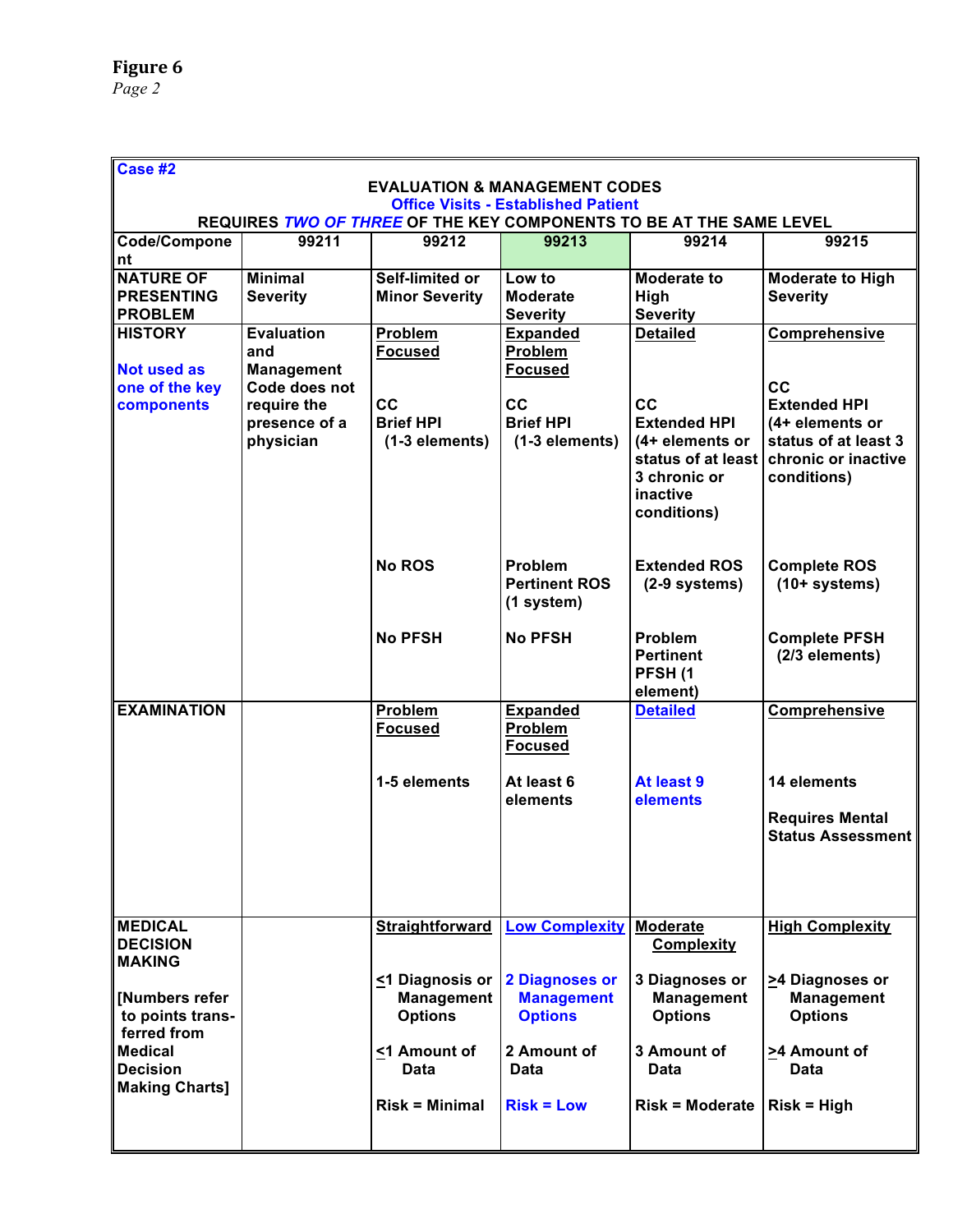*Page 1*

| <b>SUMMARY TABLE</b>                                                                                    |                       |         |                                                                                   |                                                                                                      |  |  |
|---------------------------------------------------------------------------------------------------------|-----------------------|---------|-----------------------------------------------------------------------------------|------------------------------------------------------------------------------------------------------|--|--|
|                                                                                                         |                       |         |                                                                                   |                                                                                                      |  |  |
|                                                                                                         |                       |         |                                                                                   |                                                                                                      |  |  |
| Draw a line down any column with 2 or 3 circles to identify the type of decision making in that column. |                       |         |                                                                                   |                                                                                                      |  |  |
| Otherwise, draw a line down the column with the 2 <sup>nd</sup> circle from the left.                   |                       |         |                                                                                   |                                                                                                      |  |  |
| <b>Number of Diagnoses or</b>                                                                           | <1                    |         | 3                                                                                 | > 4                                                                                                  |  |  |
| <b>Management Options</b>                                                                               | <b>Minimal</b>        | Limited | <b>Multiple</b>                                                                   | <b>Extensive</b>                                                                                     |  |  |
| <b>Amount &amp; Complexity of Data</b>                                                                  | <1                    |         | 3                                                                                 | $\geq 4$                                                                                             |  |  |
|                                                                                                         | <b>Minimal or Low</b> |         | <b>Multiple</b>                                                                   | <b>Extensive</b>                                                                                     |  |  |
| <b>Highest Risk</b>                                                                                     | <b>Minimal</b>        | Low     | <b>Moderate</b>                                                                   | High                                                                                                 |  |  |
|                                                                                                         |                       |         |                                                                                   |                                                                                                      |  |  |
| <b>Type of Decision Making</b>                                                                          |                       |         |                                                                                   | ∥High<br>Complexity                                                                                  |  |  |
|                                                                                                         |                       |         |                                                                                   |                                                                                                      |  |  |
|                                                                                                         |                       |         | <b>MEDICAL DECISION MAKING</b><br>Limited<br><b>Straightforward</b><br><b>Low</b> | <b>Final Result for Level of Medical Decision Making</b><br>Moderate<br><b>Complexity Complexity</b> |  |  |

| <b>NUMBER OF DIAGNOSES OR MANAGEMENT OPTIONS</b><br><b>TABLE A</b> |                |                |        |  |
|--------------------------------------------------------------------|----------------|----------------|--------|--|
| A                                                                  | B x C<br>$= D$ |                |        |  |
| Problem(s) Status                                                  | <b>Number</b>  | Points         | Result |  |
| Self-limited or minor (stable, improved or worsening)              | $Max = 2$      |                |        |  |
| Established problem (to examiner); stable, improved                |                |                |        |  |
| Established problem (to examiner); worsening                       |                | $\overline{2}$ |        |  |
| New problem (to examiner); no additional work-up planned           | $Max = 1$      | 3              |        |  |
| New problem (to examiner); additional work-up planned              |                | 4              |        |  |
|                                                                    |                | Total          |        |  |

| AMOUNT AND/OR COMPLEXITY OF DATA REVIEWED                                                                                                                       |        |  |  |  |
|-----------------------------------------------------------------------------------------------------------------------------------------------------------------|--------|--|--|--|
| <b>TABLE B</b>                                                                                                                                                  |        |  |  |  |
| <b>Reviewed Data</b>                                                                                                                                            | Points |  |  |  |
| Review and/or order of clinical lab tests                                                                                                                       | 1      |  |  |  |
| Review and/or order of tests in the radiology section of CPT                                                                                                    | 1      |  |  |  |
| Review and/or order of tests in the medicine section of CPT                                                                                                     |        |  |  |  |
| Discussion of test results with performing physician                                                                                                            | 1      |  |  |  |
| Decision to obtain old records and/or obtain history from someone other than the patient                                                                        |        |  |  |  |
| Review and summarization of old records and/or obtaining history from someone other<br>than patient and/or discussion of case with another health care provider | 2      |  |  |  |
| Independent visualization of image, tracing or specimen itself (not simply review of<br>report)                                                                 | 2      |  |  |  |